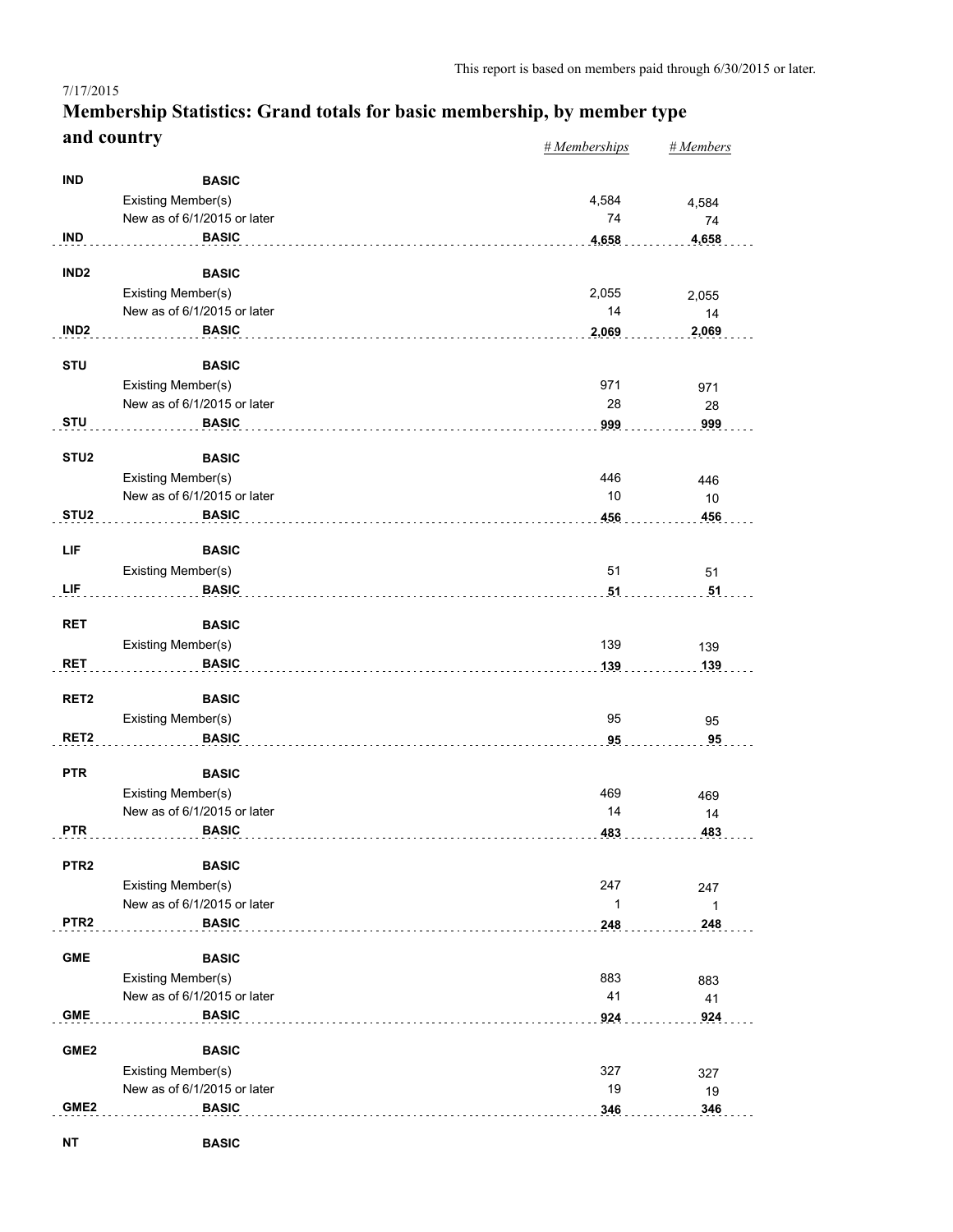| <b>Grand Total:</b> |                             | 11,450 | 11,450 |
|---------------------|-----------------------------|--------|--------|
| NT <sub>2</sub>     | <b>BASIC</b>                | 396    | 396    |
|                     | New as of 6/1/2015 or later | 8      | 8      |
|                     | Existing Member(s)          | 388    | 388    |
| NT <sub>2</sub>     | <b>BASIC</b>                |        |        |
| <b>COMP</b>         | <b>BASIC</b>                | 2      | 2      |
|                     | Existing Member(s)          | 2      | 2      |
| <b>COMP</b>         | <b>BASIC</b>                |        |        |
| NΤ                  | <b>BASIC</b>                | 584    | 584    |
|                     | New as of 6/1/2015 or later | 26     | 26     |
| Existing Member(s)  |                             | 558    |        |

## **Member Types**



Note: in all general statistic reports, joint household memberships are treated as "one" member EXCEPT in the second column of this report, where joints are counted as two people, providing the most accurate count of the number of TESOL members.

|             |                      | Existing Member(s) | New as of 6/1/2015 or<br>later | <b>Total</b>   |
|-------------|----------------------|--------------------|--------------------------------|----------------|
| <b>COMP</b> | <b>United States</b> | $\mathbf{2}$       | 0                              | $\overline{2}$ |
|             | <b>Total</b>         | $\overline{2}$     | 0                              | $\overline{2}$ |
| <b>GME</b>  | <b>United States</b> | 52                 | $\mathbf{2}$                   | 54             |
|             | <b>ALBANIA</b>       | $\overline{2}$     | 0                              | $\overline{2}$ |
|             | <b>ALGERIA</b>       | $\overline{2}$     | 0                              | $\overline{2}$ |
|             | ANGOLA               | 1                  | 0                              | 1              |
|             | ARGENTINA            | 18                 | 0                              | 18             |
|             | AZERBAIJAN           | 4                  | 0                              | 4              |
|             | <b>BANGLADESH</b>    | 25                 | 0                              | 25             |
|             | <b>BARBADOS</b>      | 1                  | 0                              | 1              |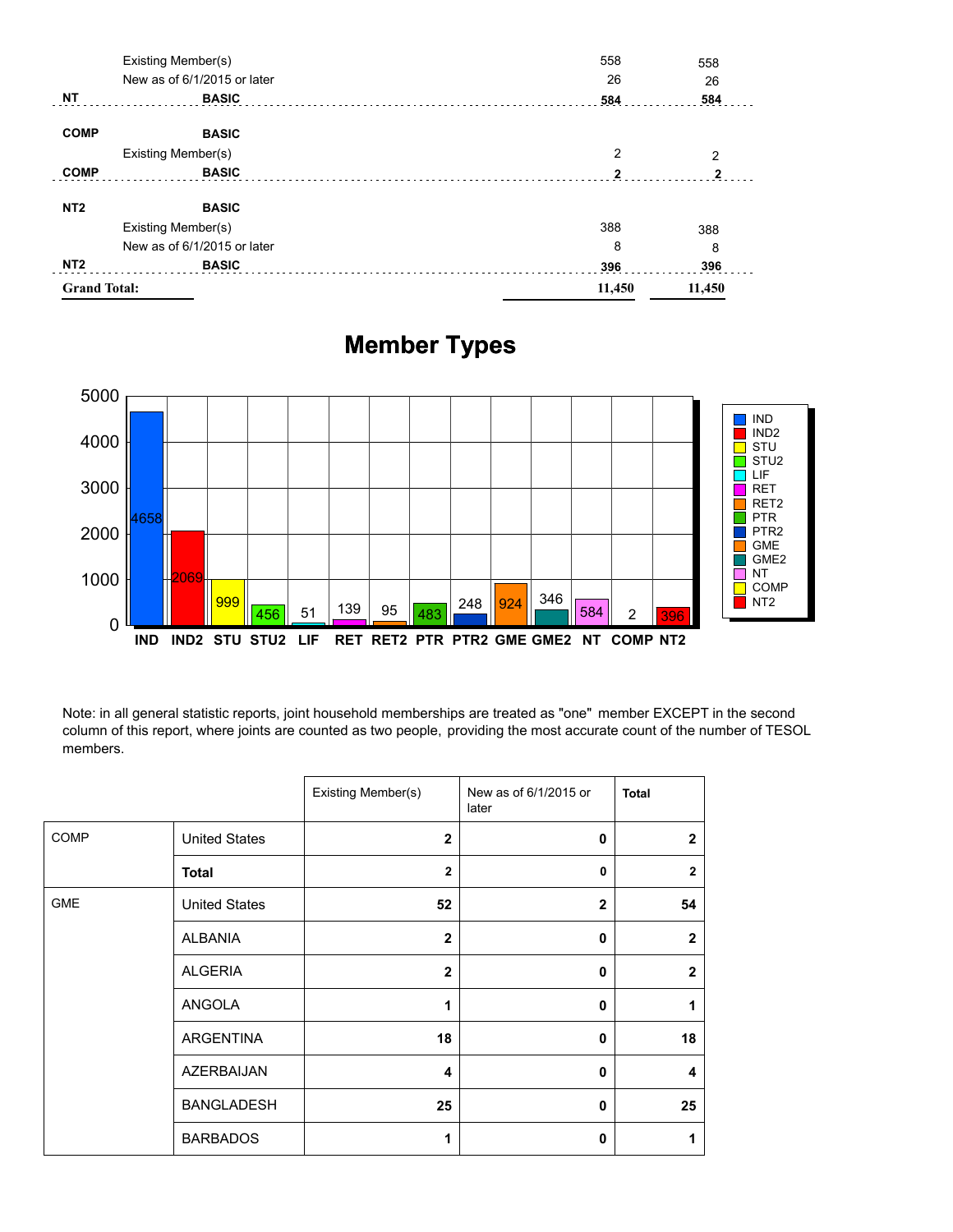|                              |                     | Existing Member(s) | New as of 6/1/2015 or<br>later | <b>Total</b>   |
|------------------------------|---------------------|--------------------|--------------------------------|----------------|
| <b>GME</b><br><b>BOLIVIA</b> |                     | $\overline{7}$     | 1                              | 8              |
|                              | <b>BOSNIA AND</b>   | $\mathbf{1}$       | $\pmb{0}$                      | $\mathbf{1}$   |
| <b>BRAZIL</b>                |                     | 57                 | 1                              | 58             |
| <b>BULGARIA</b>              |                     | $\mathbf{2}$       | 0                              | $\mathbf{2}$   |
|                              | <b>BURKINA FASO</b> | $\boldsymbol{2}$   | 0                              | $\mathbf{2}$   |
|                              | <b>CAMBODIA</b>     | 1                  | 0                              | $\mathbf{1}$   |
|                              | CAMEROON            | $\mathbf 2$        | $\pmb{0}$                      | $\mathbf{2}$   |
| CANADA                       |                     | 1                  | $\pmb{0}$                      | 1              |
| <b>CHILE</b>                 |                     | $\overline{7}$     | 0                              | $\overline{7}$ |
| <b>CHINA</b>                 |                     | 148                | 1                              | 149            |
|                              | <b>COLOMBIA</b>     | 9                  | 0                              | 9              |
|                              | <b>COSTA RICA</b>   | $\overline{7}$     | 0                              | $\overline{7}$ |
| <b>CROATIA</b>               |                     | $\mathbf 2$        | $\mathbf 2$                    | 4              |
|                              | <b>DOMINICAN</b>    | 6                  | 0                              | 6              |
| <b>ECUADOR</b>               |                     | 57                 | 13                             | 70             |
| <b>EGYPT</b>                 |                     | 18                 | $\mathbf{1}$                   | 19             |
| <b>GEORGIA</b>               |                     | 4                  | $\pmb{0}$                      | 4              |
| <b>GHANA</b>                 |                     | 1                  | 0                              | 1              |
| <b>GRENADA</b>               |                     | $\mathbf 2$        | $\pmb{0}$                      | $\mathbf 2$    |
|                              | <b>GUATEMALA</b>    | 8                  | $\pmb{0}$                      | 8              |
| <b>HAITI</b>                 |                     | 18                 | 0                              | 18             |
|                              | <b>HONDURAS</b>     | $\mathbf 2$        | 0                              | $\mathbf 2$    |
|                              | <b>HONG KONG</b>    | 1                  | 0                              | $\mathbf{1}$   |
|                              | <b>HONG KONG</b>    | $\mathbf{1}$       | 0                              | 1              |
| <b>INDIA</b>                 |                     | 45                 | $\mathbf 2$                    | 47             |
|                              | <b>INDONESIA</b>    | 3                  | $\pmb{0}$                      | 3              |
| <b>IRAN</b>                  |                     | 5                  | 0                              | 5              |
| <b>IRAQ</b>                  |                     | $\mathbf 2$        | 0                              | $\mathbf 2$    |
| <b>JAMAICA</b>               |                     | 1                  | 1                              | $\mathbf 2$    |
| <b>JORDAN</b>                |                     | 1                  | 0                              | 1              |
|                              | KAZAKHSTAN          | $\mathbf{1}$       | 0                              | $\mathbf{1}$   |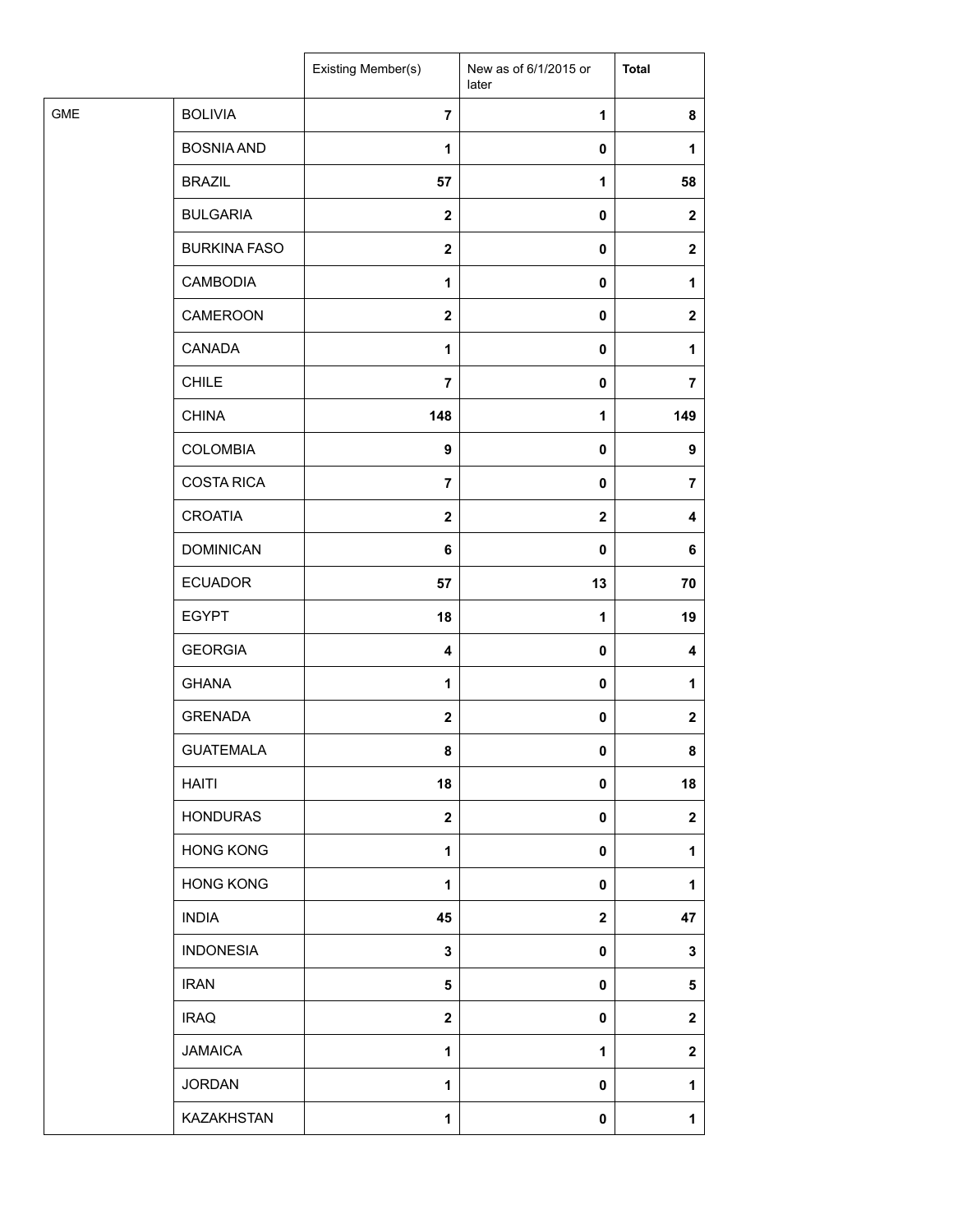| <b>GME</b><br><b>KENYA</b><br>$\mathbf{1}$<br>$\pmb{0}$<br>KOSOVO<br>$\boldsymbol{2}$<br>$\pmb{0}$<br><b>KUWAIT</b><br>1<br>$\pmb{0}$<br><b>KYRGYZSTAN</b><br>$\mathbf{2}$<br>$\pmb{0}$<br><b>LEBANON</b><br>3<br>0<br><b>MACAO</b><br>1<br>$\pmb{0}$<br>MADAGASCAR<br>$\mathbf 3$<br>$\pmb{0}$<br><b>MALAYSIA</b><br>13<br>$\pmb{0}$<br><b>MALI</b><br>$\boldsymbol{2}$<br>$\pmb{0}$<br><b>MARSHALL</b><br>1<br>$\pmb{0}$<br><b>MAURITANIA</b><br>10<br>$\pmb{0}$<br><b>MEXICO</b><br>53<br>$\mathbf{1}$<br>MOLDOVA,<br>3<br>$\pmb{0}$<br><b>MONGOLIA</b><br>22<br>$\pmb{0}$<br><b>MOROCCO</b><br>23<br>$\pmb{0}$<br>MOZAMBIQUE<br>$\mathbf{1}$<br>$\pmb{0}$<br><b>MYANMAR</b><br>$\mathbf{1}$<br>$\pmb{0}$<br><b>NEPAL</b><br>8<br>1<br><b>NEW ZEALAND</b><br>$\mathbf{1}$<br>$\pmb{0}$<br>NICARAGUA<br>$\mathbf{2}$<br>$\mathbf 0$<br><b>NIGER</b><br>$\mathbf{1}$<br>$\pmb{0}$<br><b>NIGERIA</b><br>10<br>$\pmb{0}$<br><b>PAKISTAN</b><br>6<br>8<br>PALESTINIAN<br>$\mathbf{2}$<br>$\pmb{0}$ |                  |
|--------------------------------------------------------------------------------------------------------------------------------------------------------------------------------------------------------------------------------------------------------------------------------------------------------------------------------------------------------------------------------------------------------------------------------------------------------------------------------------------------------------------------------------------------------------------------------------------------------------------------------------------------------------------------------------------------------------------------------------------------------------------------------------------------------------------------------------------------------------------------------------------------------------------------------------------------------------------------------------------------|------------------|
|                                                                                                                                                                                                                                                                                                                                                                                                                                                                                                                                                                                                                                                                                                                                                                                                                                                                                                                                                                                                  | 1                |
|                                                                                                                                                                                                                                                                                                                                                                                                                                                                                                                                                                                                                                                                                                                                                                                                                                                                                                                                                                                                  | $\mathbf{2}$     |
|                                                                                                                                                                                                                                                                                                                                                                                                                                                                                                                                                                                                                                                                                                                                                                                                                                                                                                                                                                                                  | 1                |
|                                                                                                                                                                                                                                                                                                                                                                                                                                                                                                                                                                                                                                                                                                                                                                                                                                                                                                                                                                                                  | $\boldsymbol{2}$ |
|                                                                                                                                                                                                                                                                                                                                                                                                                                                                                                                                                                                                                                                                                                                                                                                                                                                                                                                                                                                                  | 3                |
|                                                                                                                                                                                                                                                                                                                                                                                                                                                                                                                                                                                                                                                                                                                                                                                                                                                                                                                                                                                                  | 1                |
|                                                                                                                                                                                                                                                                                                                                                                                                                                                                                                                                                                                                                                                                                                                                                                                                                                                                                                                                                                                                  | 3                |
|                                                                                                                                                                                                                                                                                                                                                                                                                                                                                                                                                                                                                                                                                                                                                                                                                                                                                                                                                                                                  | 13               |
|                                                                                                                                                                                                                                                                                                                                                                                                                                                                                                                                                                                                                                                                                                                                                                                                                                                                                                                                                                                                  | $\mathbf{2}$     |
|                                                                                                                                                                                                                                                                                                                                                                                                                                                                                                                                                                                                                                                                                                                                                                                                                                                                                                                                                                                                  | 1                |
|                                                                                                                                                                                                                                                                                                                                                                                                                                                                                                                                                                                                                                                                                                                                                                                                                                                                                                                                                                                                  | 10               |
|                                                                                                                                                                                                                                                                                                                                                                                                                                                                                                                                                                                                                                                                                                                                                                                                                                                                                                                                                                                                  | 54               |
|                                                                                                                                                                                                                                                                                                                                                                                                                                                                                                                                                                                                                                                                                                                                                                                                                                                                                                                                                                                                  | 3                |
|                                                                                                                                                                                                                                                                                                                                                                                                                                                                                                                                                                                                                                                                                                                                                                                                                                                                                                                                                                                                  | 22               |
|                                                                                                                                                                                                                                                                                                                                                                                                                                                                                                                                                                                                                                                                                                                                                                                                                                                                                                                                                                                                  | 23               |
|                                                                                                                                                                                                                                                                                                                                                                                                                                                                                                                                                                                                                                                                                                                                                                                                                                                                                                                                                                                                  | 1                |
|                                                                                                                                                                                                                                                                                                                                                                                                                                                                                                                                                                                                                                                                                                                                                                                                                                                                                                                                                                                                  | 1                |
|                                                                                                                                                                                                                                                                                                                                                                                                                                                                                                                                                                                                                                                                                                                                                                                                                                                                                                                                                                                                  | 9                |
|                                                                                                                                                                                                                                                                                                                                                                                                                                                                                                                                                                                                                                                                                                                                                                                                                                                                                                                                                                                                  | 1                |
|                                                                                                                                                                                                                                                                                                                                                                                                                                                                                                                                                                                                                                                                                                                                                                                                                                                                                                                                                                                                  | $\mathbf{2}$     |
|                                                                                                                                                                                                                                                                                                                                                                                                                                                                                                                                                                                                                                                                                                                                                                                                                                                                                                                                                                                                  | 1                |
|                                                                                                                                                                                                                                                                                                                                                                                                                                                                                                                                                                                                                                                                                                                                                                                                                                                                                                                                                                                                  | 10               |
|                                                                                                                                                                                                                                                                                                                                                                                                                                                                                                                                                                                                                                                                                                                                                                                                                                                                                                                                                                                                  | 14               |
|                                                                                                                                                                                                                                                                                                                                                                                                                                                                                                                                                                                                                                                                                                                                                                                                                                                                                                                                                                                                  | $\mathbf{2}$     |
| PANAMA<br>11<br>1                                                                                                                                                                                                                                                                                                                                                                                                                                                                                                                                                                                                                                                                                                                                                                                                                                                                                                                                                                                | 12               |
| PARAGUAY<br>1<br>0                                                                                                                                                                                                                                                                                                                                                                                                                                                                                                                                                                                                                                                                                                                                                                                                                                                                                                                                                                               | 1                |
| PEOPLES REP<br>$\overline{7}$<br>$\pmb{0}$                                                                                                                                                                                                                                                                                                                                                                                                                                                                                                                                                                                                                                                                                                                                                                                                                                                                                                                                                       | $\overline{7}$   |
| PERU<br>55<br>$\pmb{0}$                                                                                                                                                                                                                                                                                                                                                                                                                                                                                                                                                                                                                                                                                                                                                                                                                                                                                                                                                                          | 55               |
| <b>PHILIPPINES</b><br>6<br>$\pmb{0}$                                                                                                                                                                                                                                                                                                                                                                                                                                                                                                                                                                                                                                                                                                                                                                                                                                                                                                                                                             | 6                |
| <b>POLAND</b><br>5<br>$\pmb{0}$                                                                                                                                                                                                                                                                                                                                                                                                                                                                                                                                                                                                                                                                                                                                                                                                                                                                                                                                                                  | 5                |
| <b>RUSSIA</b><br>$\overline{7}$<br>$\pmb{0}$                                                                                                                                                                                                                                                                                                                                                                                                                                                                                                                                                                                                                                                                                                                                                                                                                                                                                                                                                     | $\overline{7}$   |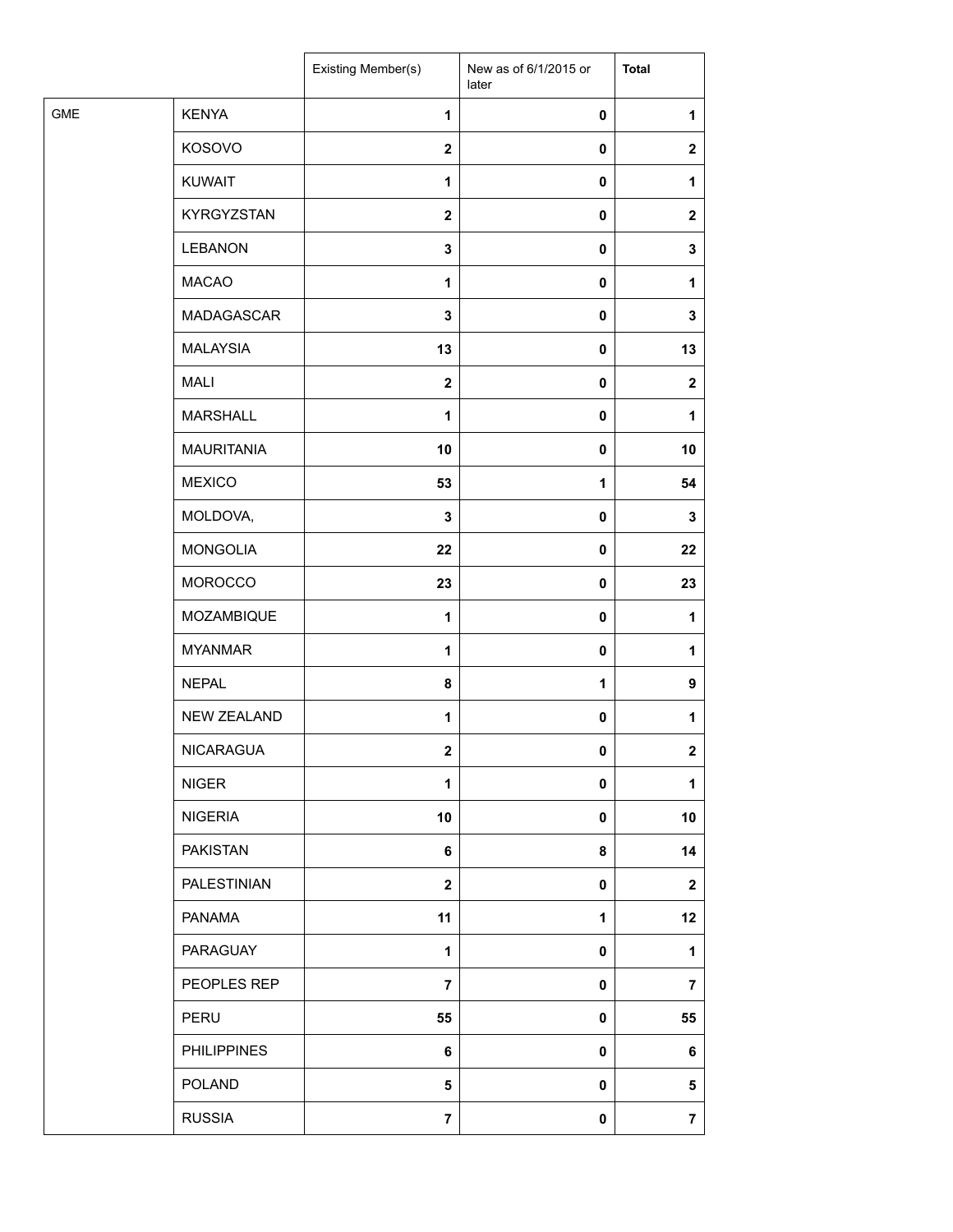|                  |                      | Existing Member(s)      | New as of 6/1/2015 or<br>later | <b>Total</b>     |
|------------------|----------------------|-------------------------|--------------------------------|------------------|
| <b>GME</b>       | <b>RUSSIAN</b>       | $\overline{\mathbf{5}}$ | 0                              | $\sqrt{5}$       |
|                  | <b>RWANDA</b>        | $\boldsymbol{2}$        | $\mathbf 0$                    | $\mathbf 2$      |
|                  | SAUDI ARABIA         | 1                       | 0                              | 1                |
|                  | <b>SERBIA</b>        | 0                       | 1                              | 1                |
|                  | <b>SLOVAKIA</b>      | $\mathbf 0$             | 1                              | 1                |
|                  | SOUTH AFRICA         | 3                       | $\mathbf 0$                    | $\mathbf 3$      |
|                  | <b>SUDAN</b>         | $\boldsymbol{2}$        | 0                              | $\boldsymbol{2}$ |
|                  | SWAZILAND            | 1                       | 0                              | 1                |
|                  | <b>TAIWAN ROC</b>    | 6                       | 0                              | 6                |
|                  | TANZANIA,            | 1                       | 0                              | 1                |
|                  | <b>THAILAND</b>      | 14                      | $\overline{\mathbf{2}}$        | 16               |
|                  | <b>TUNISIA</b>       | 10                      | $\pmb{0}$                      | 10               |
|                  | <b>TURKEY</b>        | 11                      | 1                              | 12               |
|                  | <b>UKRAINE</b>       | 5                       | 0                              | 5                |
|                  | <b>UNITED</b>        | 1                       | 0                              | 1                |
|                  | <b>United States</b> | 3                       | 0                              | 3                |
|                  | <b>UNITED</b>        | $\mathbf{2}$            | $\pmb{0}$                      | $\mathbf{2}$     |
|                  | <b>URUGUAY</b>       | $\overline{\mathbf{5}}$ | $\mathbf 0$                    | 5                |
|                  | <b>UZBEKISTAN</b>    | 1                       | 0                              | 1                |
|                  | VENEZUELA            | 13                      | 0                              | 13               |
|                  | <b>VIETNAM</b>       | 5                       | 1                              | 6                |
|                  | <b>YEMEN</b>         | 1                       | 0                              | 1                |
|                  | <b>Total</b>         | 883                     | 41                             | 924              |
| GME <sub>2</sub> | <b>United States</b> | $\mathbf 3$             | 0                              | $\mathbf 3$      |
|                  | AFGHANISTAN          | 1                       | 0                              | 1                |
|                  | <b>ALBANIA</b>       | $\overline{7}$          | 0                              | $\overline{7}$   |
|                  | ANGOLA               | $\mathbf{1}$            | 0                              | $\mathbf{1}$     |
|                  | ARGENTINA            | 6                       | 0                              | 6                |
|                  | ARMENIA              | $\overline{\mathbf{2}}$ | 0                              | $\mathbf 2$      |
|                  | AZERBAIJAN           | 1                       | 0                              | 1                |
|                  | <b>BANGLADESH</b>    | 3                       | 0                              | $\mathbf{3}$     |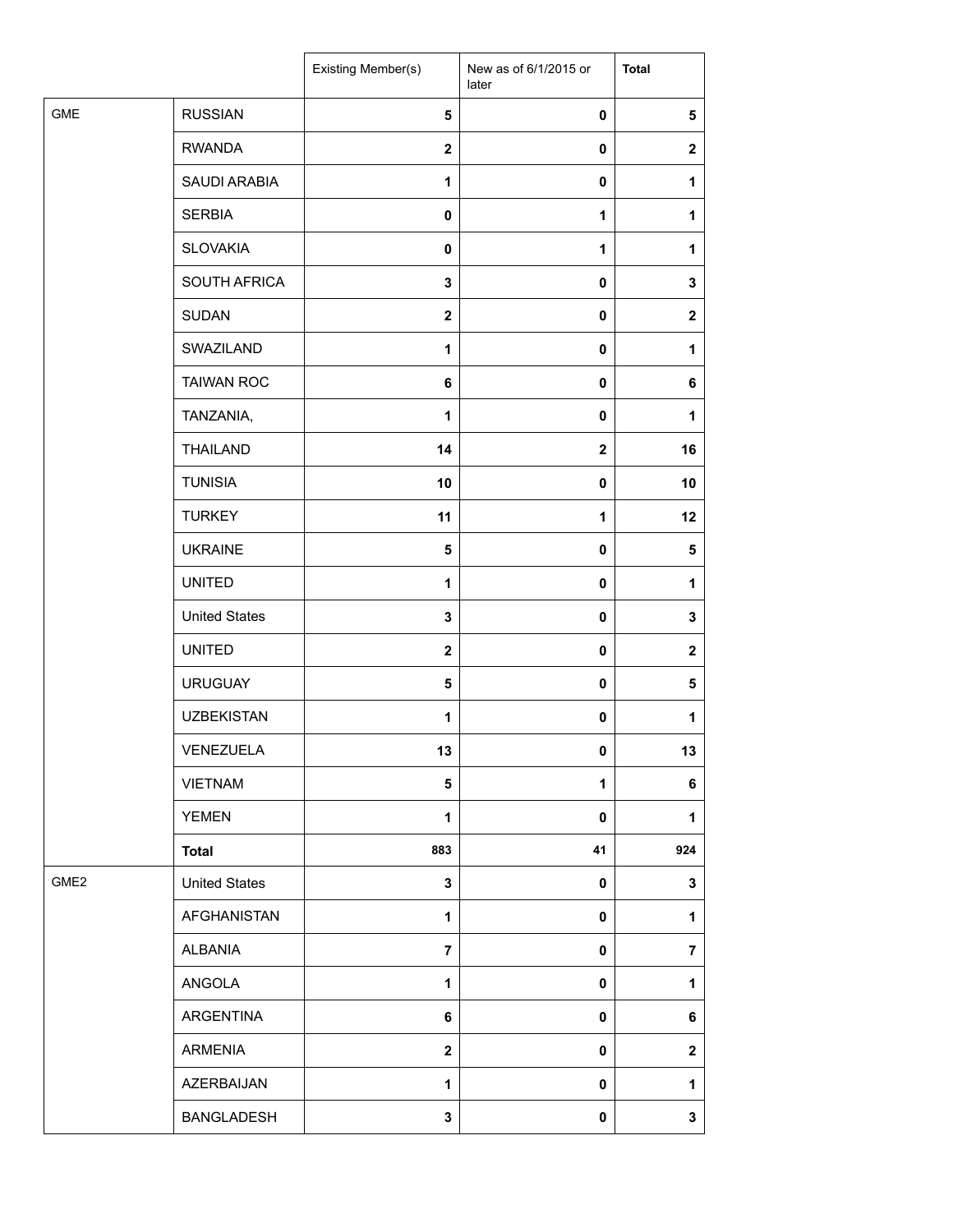|                  |                     | Existing Member(s)      | New as of 6/1/2015 or<br>later | <b>Total</b>            |
|------------------|---------------------|-------------------------|--------------------------------|-------------------------|
| GME <sub>2</sub> | <b>BELARUS</b>      | $\mathbf{1}$            | 0                              | 1                       |
|                  | <b>BOLIVIA</b>      | $\mathbf{2}$            | 0                              | $\mathbf{2}$            |
|                  | <b>BRAZIL</b>       | 22                      | 0                              | 22                      |
|                  | <b>BURKINA FASO</b> | $\mathbf 1$             | 0                              | 1                       |
|                  | CAMEROON            | 1                       | 0                              | 1                       |
|                  | <b>CHILE</b>        | 1                       | 0                              | 1                       |
|                  | <b>CHINA</b>        | 47                      | $\mathbf 1$                    | 48                      |
|                  | COLOMBIA            | 11                      | $\pmb{0}$                      | 11                      |
|                  | <b>COSTA RICA</b>   | $\overline{7}$          | 0                              | $\overline{7}$          |
|                  | <b>CUBA</b>         | 1                       | 0                              | 1                       |
|                  | <b>DOMINICAN</b>    | 3                       | 0                              | 3                       |
|                  | <b>ECUADOR</b>      | $\overline{7}$          | $\mathbf 2$                    | 9                       |
|                  | <b>EGYPT</b>        | $\mathbf 3$             | $\pmb{0}$                      | 3                       |
|                  | <b>GABON</b>        | 1                       | 0                              | 1                       |
|                  | <b>GEORGIA</b>      | $\overline{\mathbf{2}}$ | 0                              | $\mathbf 2$             |
|                  | <b>GERMANY</b>      | $\mathbf{1}$            | 0                              | $\mathbf{1}$            |
|                  | <b>GRENADA</b>      | 1                       | 0                              | 1                       |
|                  | <b>GUATEMALA</b>    | 1                       | 0                              | 1                       |
|                  | <b>HONDURAS</b>     | $\mathbf{1}$            | $\pmb{0}$                      | 1                       |
|                  | <b>HONG KONG</b>    | 1                       | 0                              | 1                       |
|                  | <b>INDIA</b>        | 23                      | 0                              | 23                      |
|                  | <b>INDONESIA</b>    | $\sqrt{5}$              | 0                              | 5                       |
|                  | <b>IRAQ</b>         | $\mathbf{1}$            | 0                              | 1                       |
|                  | <b>JORDAN</b>       | $\mathbf{2}$            | 0                              | $\mathbf 2$             |
|                  | KAZAKHSTAN          | $\mathbf 2$             | 0                              | $\mathbf{2}$            |
|                  | KOSOVO              | $\mathbf{1}$            | 0                              | 1                       |
|                  | LATVIA              | $\mathbf{1}$            | 0                              | 1                       |
|                  | <b>LEBANON</b>      | $\mathbf 3$             | 0                              | 3                       |
|                  | LITHUANIA           | 1                       | 0                              | 1                       |
|                  | MADAGASCAR          | 1                       | 0                              | 1                       |
|                  | <b>MALAYSIA</b>     | $\overline{7}$          | 0                              | $\overline{\mathbf{7}}$ |
|                  |                     |                         |                                |                         |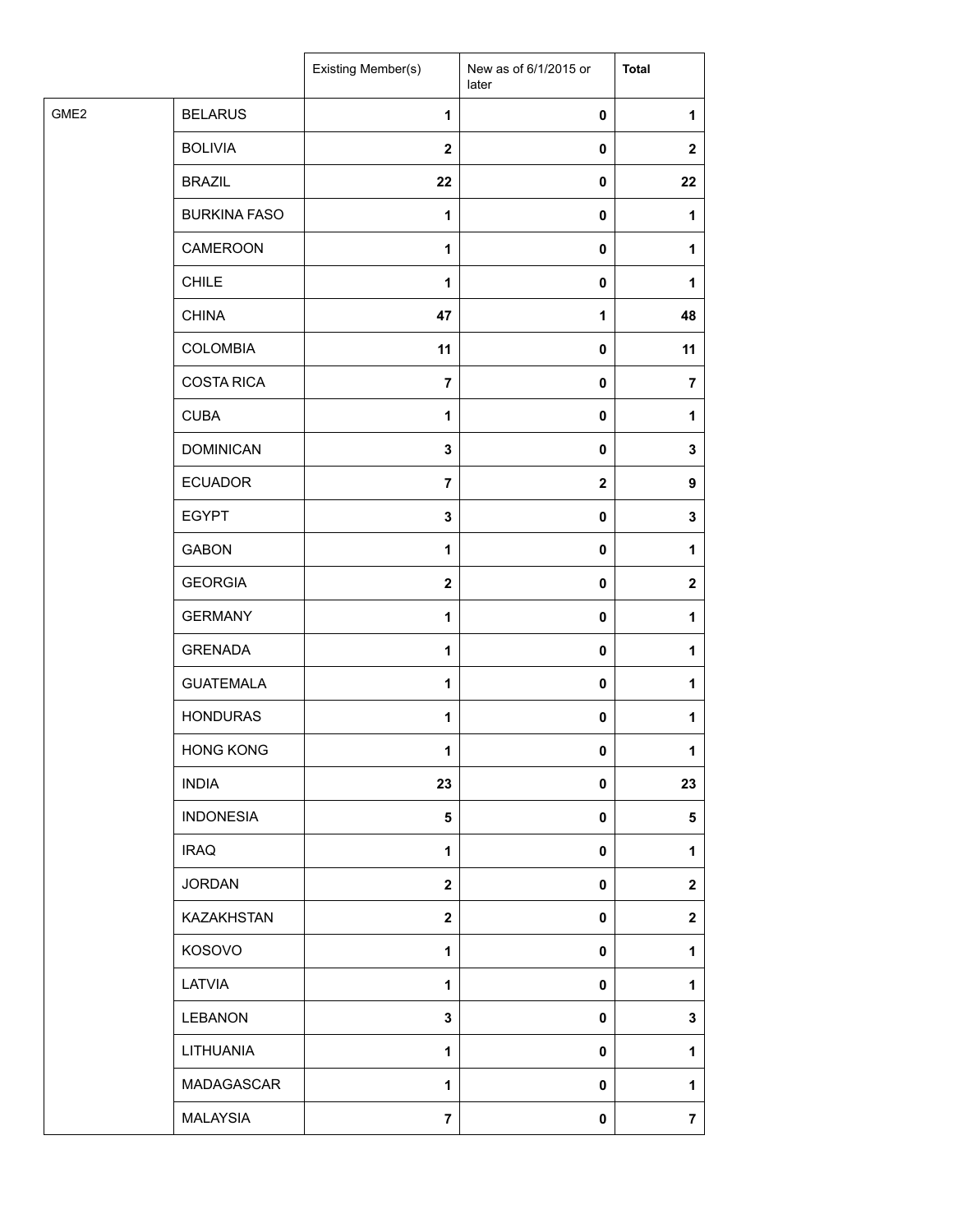| GME <sub>2</sub><br><b>MALDIVES</b><br>1<br>0<br>1<br><b>MARSHALL</b><br>$\mathbf{1}$<br>0<br>1<br><b>MAURITIUS</b><br>$\mathbf{1}$<br>0<br>1<br><b>MEXICO</b><br>27<br>0<br>27<br><b>MONGOLIA</b><br>$\sqrt{5}$<br>0<br>5<br><b>MOROCCO</b><br>$\mathbf{2}$<br>0<br>$\mathbf{2}$<br><b>NEPAL</b><br>$\overline{\mathbf{2}}$<br>0<br>$\mathbf{2}$<br><b>NIGERIA</b><br>3<br>0<br>3<br><b>PAKISTAN</b><br>$\overline{\mathbf{4}}$<br>1<br>$\sqrt{5}$<br><b>PANAMA</b><br>$\mathbf 3$<br>0<br>3<br>PARAGUAY<br>1<br>0<br>1<br>PEOPLES REP<br>1<br>1<br>$\mathbf{2}$<br>PERU<br>$\pmb{0}$<br>$\sqrt{5}$<br>$\sqrt{5}$<br><b>PHILIPPINES</b><br>9<br>0<br>9<br><b>POLAND</b><br>$\overline{\mathbf{5}}$<br>0<br>$\sqrt{5}$<br><b>RUSSIA</b><br>$\mathbf{1}$<br>0<br>1<br><b>RUSSIAN</b><br>3<br>0<br>3<br>SENEGAL<br>1<br>0<br>1<br>SIERRA LEONE<br>$\mathbf{1}$<br>0<br>1<br><b>SURINAME</b><br>1<br>$\mathbf{0}$<br>1<br>SYRIAN ARAB<br>1<br>0<br>1<br><b>TAIWAN ROC</b><br>$\mathbf{2}$<br>0<br>$\mathbf 2$<br><b>TAJIKISTAN</b><br>$\mathbf{2}$<br>0<br>$\mathbf 2$<br>THAILAND<br>15<br>0<br>15<br><b>TUNISIA</b><br>$\mathbf{2}$<br>$\overline{\mathbf{2}}$<br>0<br><b>TURKEY</b><br>22<br>23<br>1<br><b>UNITED</b><br>$\mathbf{1}$<br>0<br>1<br><b>United States</b><br>1<br>0<br>1<br><b>UNITED</b><br>$\mathbf 3$<br>0<br>3<br><b>URUGUAY</b><br>$\mathbf 2$<br>$\pmb{0}$<br>$\mathbf 2$<br><b>UZBEKISTAN</b><br>6<br>13<br>19 |  | Existing Member(s) | New as of 6/1/2015 or<br>later | <b>Total</b> |
|-------------------------------------------------------------------------------------------------------------------------------------------------------------------------------------------------------------------------------------------------------------------------------------------------------------------------------------------------------------------------------------------------------------------------------------------------------------------------------------------------------------------------------------------------------------------------------------------------------------------------------------------------------------------------------------------------------------------------------------------------------------------------------------------------------------------------------------------------------------------------------------------------------------------------------------------------------------------------------------------------------------------------------------------------------------------------------------------------------------------------------------------------------------------------------------------------------------------------------------------------------------------------------------------------------------------------------------------------------------------------------------------------------------------------------------|--|--------------------|--------------------------------|--------------|
|                                                                                                                                                                                                                                                                                                                                                                                                                                                                                                                                                                                                                                                                                                                                                                                                                                                                                                                                                                                                                                                                                                                                                                                                                                                                                                                                                                                                                                     |  |                    |                                |              |
|                                                                                                                                                                                                                                                                                                                                                                                                                                                                                                                                                                                                                                                                                                                                                                                                                                                                                                                                                                                                                                                                                                                                                                                                                                                                                                                                                                                                                                     |  |                    |                                |              |
|                                                                                                                                                                                                                                                                                                                                                                                                                                                                                                                                                                                                                                                                                                                                                                                                                                                                                                                                                                                                                                                                                                                                                                                                                                                                                                                                                                                                                                     |  |                    |                                |              |
|                                                                                                                                                                                                                                                                                                                                                                                                                                                                                                                                                                                                                                                                                                                                                                                                                                                                                                                                                                                                                                                                                                                                                                                                                                                                                                                                                                                                                                     |  |                    |                                |              |
|                                                                                                                                                                                                                                                                                                                                                                                                                                                                                                                                                                                                                                                                                                                                                                                                                                                                                                                                                                                                                                                                                                                                                                                                                                                                                                                                                                                                                                     |  |                    |                                |              |
|                                                                                                                                                                                                                                                                                                                                                                                                                                                                                                                                                                                                                                                                                                                                                                                                                                                                                                                                                                                                                                                                                                                                                                                                                                                                                                                                                                                                                                     |  |                    |                                |              |
|                                                                                                                                                                                                                                                                                                                                                                                                                                                                                                                                                                                                                                                                                                                                                                                                                                                                                                                                                                                                                                                                                                                                                                                                                                                                                                                                                                                                                                     |  |                    |                                |              |
|                                                                                                                                                                                                                                                                                                                                                                                                                                                                                                                                                                                                                                                                                                                                                                                                                                                                                                                                                                                                                                                                                                                                                                                                                                                                                                                                                                                                                                     |  |                    |                                |              |
|                                                                                                                                                                                                                                                                                                                                                                                                                                                                                                                                                                                                                                                                                                                                                                                                                                                                                                                                                                                                                                                                                                                                                                                                                                                                                                                                                                                                                                     |  |                    |                                |              |
|                                                                                                                                                                                                                                                                                                                                                                                                                                                                                                                                                                                                                                                                                                                                                                                                                                                                                                                                                                                                                                                                                                                                                                                                                                                                                                                                                                                                                                     |  |                    |                                |              |
|                                                                                                                                                                                                                                                                                                                                                                                                                                                                                                                                                                                                                                                                                                                                                                                                                                                                                                                                                                                                                                                                                                                                                                                                                                                                                                                                                                                                                                     |  |                    |                                |              |
|                                                                                                                                                                                                                                                                                                                                                                                                                                                                                                                                                                                                                                                                                                                                                                                                                                                                                                                                                                                                                                                                                                                                                                                                                                                                                                                                                                                                                                     |  |                    |                                |              |
|                                                                                                                                                                                                                                                                                                                                                                                                                                                                                                                                                                                                                                                                                                                                                                                                                                                                                                                                                                                                                                                                                                                                                                                                                                                                                                                                                                                                                                     |  |                    |                                |              |
|                                                                                                                                                                                                                                                                                                                                                                                                                                                                                                                                                                                                                                                                                                                                                                                                                                                                                                                                                                                                                                                                                                                                                                                                                                                                                                                                                                                                                                     |  |                    |                                |              |
|                                                                                                                                                                                                                                                                                                                                                                                                                                                                                                                                                                                                                                                                                                                                                                                                                                                                                                                                                                                                                                                                                                                                                                                                                                                                                                                                                                                                                                     |  |                    |                                |              |
|                                                                                                                                                                                                                                                                                                                                                                                                                                                                                                                                                                                                                                                                                                                                                                                                                                                                                                                                                                                                                                                                                                                                                                                                                                                                                                                                                                                                                                     |  |                    |                                |              |
|                                                                                                                                                                                                                                                                                                                                                                                                                                                                                                                                                                                                                                                                                                                                                                                                                                                                                                                                                                                                                                                                                                                                                                                                                                                                                                                                                                                                                                     |  |                    |                                |              |
|                                                                                                                                                                                                                                                                                                                                                                                                                                                                                                                                                                                                                                                                                                                                                                                                                                                                                                                                                                                                                                                                                                                                                                                                                                                                                                                                                                                                                                     |  |                    |                                |              |
|                                                                                                                                                                                                                                                                                                                                                                                                                                                                                                                                                                                                                                                                                                                                                                                                                                                                                                                                                                                                                                                                                                                                                                                                                                                                                                                                                                                                                                     |  |                    |                                |              |
|                                                                                                                                                                                                                                                                                                                                                                                                                                                                                                                                                                                                                                                                                                                                                                                                                                                                                                                                                                                                                                                                                                                                                                                                                                                                                                                                                                                                                                     |  |                    |                                |              |
|                                                                                                                                                                                                                                                                                                                                                                                                                                                                                                                                                                                                                                                                                                                                                                                                                                                                                                                                                                                                                                                                                                                                                                                                                                                                                                                                                                                                                                     |  |                    |                                |              |
|                                                                                                                                                                                                                                                                                                                                                                                                                                                                                                                                                                                                                                                                                                                                                                                                                                                                                                                                                                                                                                                                                                                                                                                                                                                                                                                                                                                                                                     |  |                    |                                |              |
|                                                                                                                                                                                                                                                                                                                                                                                                                                                                                                                                                                                                                                                                                                                                                                                                                                                                                                                                                                                                                                                                                                                                                                                                                                                                                                                                                                                                                                     |  |                    |                                |              |
|                                                                                                                                                                                                                                                                                                                                                                                                                                                                                                                                                                                                                                                                                                                                                                                                                                                                                                                                                                                                                                                                                                                                                                                                                                                                                                                                                                                                                                     |  |                    |                                |              |
|                                                                                                                                                                                                                                                                                                                                                                                                                                                                                                                                                                                                                                                                                                                                                                                                                                                                                                                                                                                                                                                                                                                                                                                                                                                                                                                                                                                                                                     |  |                    |                                |              |
|                                                                                                                                                                                                                                                                                                                                                                                                                                                                                                                                                                                                                                                                                                                                                                                                                                                                                                                                                                                                                                                                                                                                                                                                                                                                                                                                                                                                                                     |  |                    |                                |              |
|                                                                                                                                                                                                                                                                                                                                                                                                                                                                                                                                                                                                                                                                                                                                                                                                                                                                                                                                                                                                                                                                                                                                                                                                                                                                                                                                                                                                                                     |  |                    |                                |              |
|                                                                                                                                                                                                                                                                                                                                                                                                                                                                                                                                                                                                                                                                                                                                                                                                                                                                                                                                                                                                                                                                                                                                                                                                                                                                                                                                                                                                                                     |  |                    |                                |              |
|                                                                                                                                                                                                                                                                                                                                                                                                                                                                                                                                                                                                                                                                                                                                                                                                                                                                                                                                                                                                                                                                                                                                                                                                                                                                                                                                                                                                                                     |  |                    |                                |              |
|                                                                                                                                                                                                                                                                                                                                                                                                                                                                                                                                                                                                                                                                                                                                                                                                                                                                                                                                                                                                                                                                                                                                                                                                                                                                                                                                                                                                                                     |  |                    |                                |              |
|                                                                                                                                                                                                                                                                                                                                                                                                                                                                                                                                                                                                                                                                                                                                                                                                                                                                                                                                                                                                                                                                                                                                                                                                                                                                                                                                                                                                                                     |  |                    |                                |              |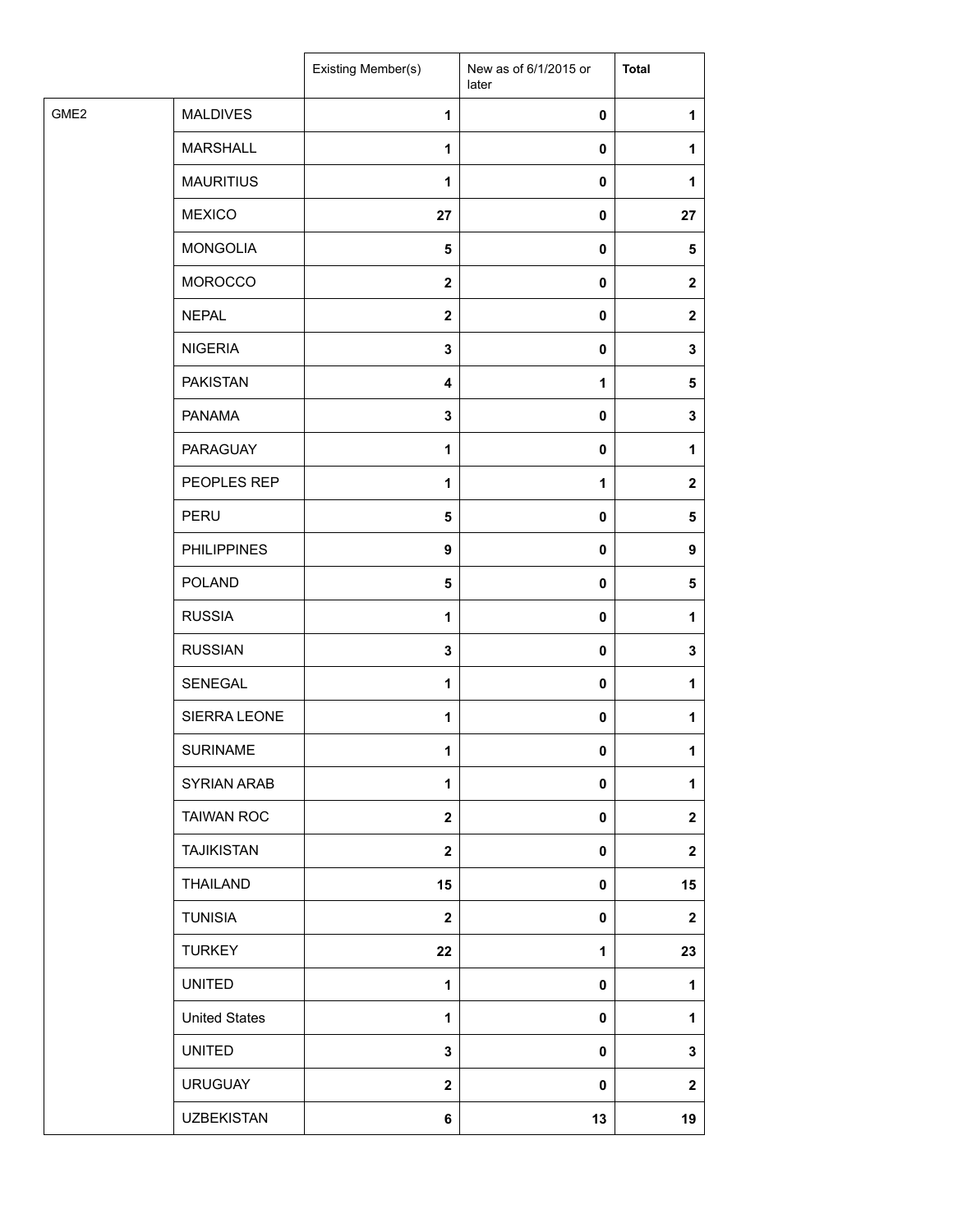|                  |                      | Existing Member(s)      | New as of 6/1/2015 or<br>later | <b>Total</b> |
|------------------|----------------------|-------------------------|--------------------------------|--------------|
| GME <sub>2</sub> | VANUATU              | $\mathbf{1}$            | $\pmb{0}$                      | 1            |
|                  | VENEZUELA            | $\overline{\mathbf{2}}$ | $\pmb{0}$                      | $\mathbf{2}$ |
|                  | <b>VIET NAM</b>      | $\mathbf 2$             | $\pmb{0}$                      | $\mathbf 2$  |
|                  | <b>VIETNAM</b>       | $\mathbf{1}$            | $\pmb{0}$                      | 1            |
|                  | <b>YEMEN</b>         | $\mathbf{1}$            | $\pmb{0}$                      | 1            |
|                  | <b>Total</b>         | 327                     | 19                             | 346          |
| <b>IND</b>       | <b>United States</b> | 3,570                   | 50                             | 3,620        |
|                  | <b>AFGHANISTAN</b>   | 1                       | 0                              | 1            |
|                  | ARGENTINA            | 1                       | 0                              | 1            |
|                  | <b>AUSTRALIA</b>     | 27                      | 0                              | 27           |
|                  | <b>BAHRAIN</b>       | $\mathbf{1}$            | $\pmb{0}$                      | 1            |
|                  | <b>BELGIUM</b>       | $\overline{\mathbf{2}}$ | $\pmb{0}$                      | $\mathbf{2}$ |
|                  | <b>BERMUDA</b>       | $\mathbf{1}$            | 0                              | 1            |
|                  | <b>BRAZIL</b>        | $\overline{7}$          | 0                              | 7            |
|                  | CANADA               | 377                     | 1                              | 378          |
|                  | <b>CHILE</b>         | 1                       | $\pmb{0}$                      | 1            |
|                  | <b>CHINA</b>         | 5                       | 1                              | 6            |
|                  | COLOMBIA             | 6                       | $\pmb{0}$                      | 6            |
|                  | Congo, The           | 0                       | 1                              | 1            |
|                  | <b>COSTA RICA</b>    | 4                       | 0                              | 4            |
|                  | <b>CYPRUS</b>        | 1                       | 0                              | 1            |
|                  | <b>CZECH</b>         | $\mathbf{2}$            | 0                              | $\mathbf 2$  |
|                  | <b>DENMARK</b>       | $\mathbf{2}$            | 0                              | $\mathbf 2$  |
|                  | <b>DOMINICAN</b>     | 3                       | $\mathbf 0$                    | 3            |
|                  | <b>ECUADOR</b>       | 5                       | 0                              | 5            |
|                  | <b>EGYPT</b>         | $\boldsymbol{2}$        | 0                              | $\mathbf 2$  |
|                  | <b>FINLAND</b>       | 1                       | 0                              | 1            |
|                  | <b>FRANCE</b>        | $\overline{\mathbf{4}}$ | 0                              | 4            |
|                  | <b>GERMANY</b>       | 5                       | 1                              | 6            |
|                  | <b>GREECE</b>        | 4                       | 0                              | 4            |
|                  | <b>HONG KONG</b>     | 10                      | 0                              | 10           |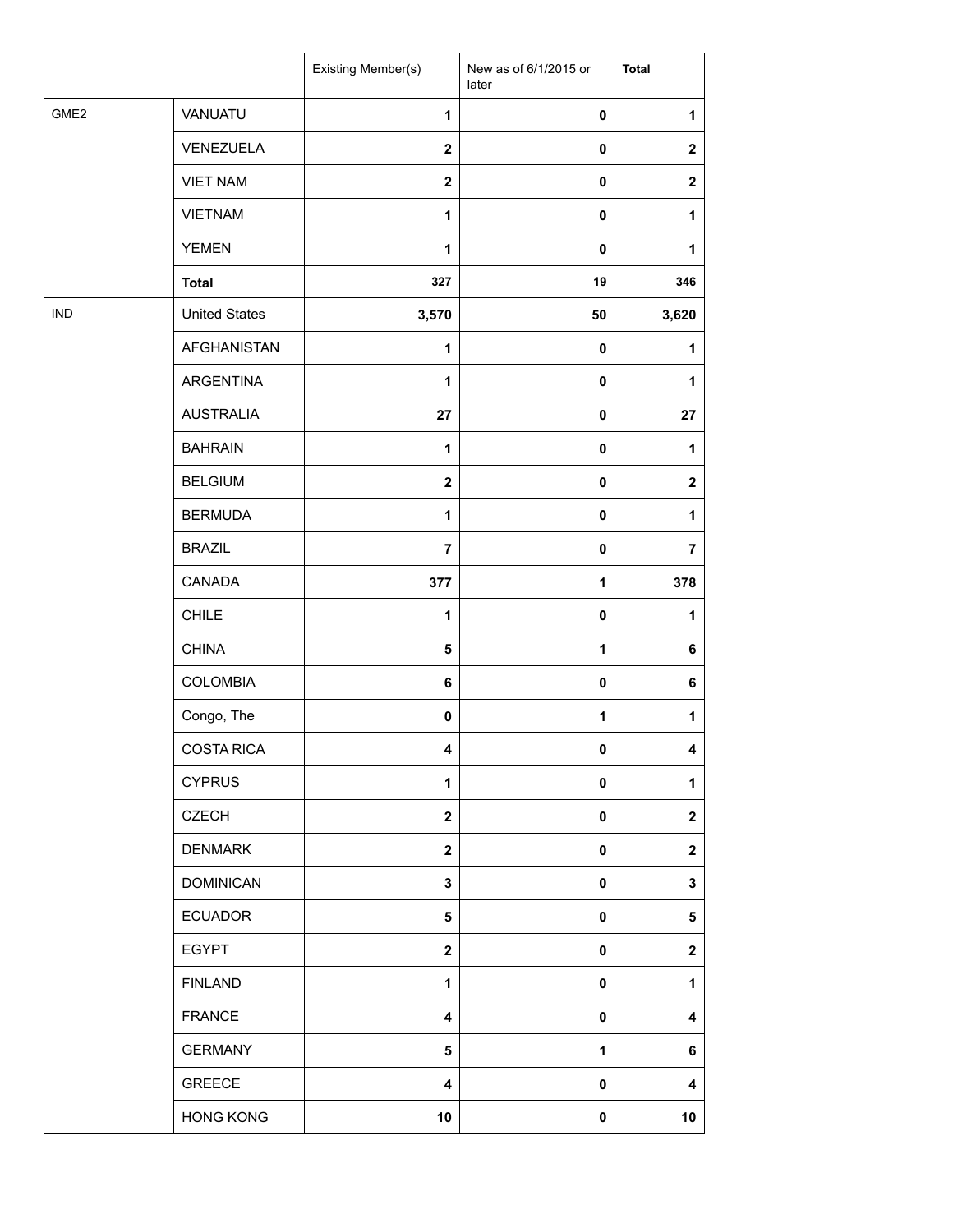|            |                    | Existing Member(s)      | New as of 6/1/2015 or<br>later | <b>Total</b>            |
|------------|--------------------|-------------------------|--------------------------------|-------------------------|
| <b>IND</b> | <b>HONG KONG</b>   | $\overline{\mathbf{4}}$ | 0                              | 4                       |
|            | <b>HUNGARY</b>     | $\overline{\mathbf{2}}$ | $\pmb{0}$                      | $\mathbf{2}$            |
|            | <b>ICELAND</b>     | 1                       | $\pmb{0}$                      | 1                       |
|            | <b>INDIA</b>       | $\mathbf{1}$            | 0                              | 1                       |
|            | <b>IRAQ</b>        | $\boldsymbol{2}$        | 0                              | $\boldsymbol{2}$        |
|            | <b>IRELAND</b>     | $\boldsymbol{2}$        | $\pmb{0}$                      | $\mathbf 2$             |
|            | <b>ISRAEL</b>      | $\bf 6$                 | $\pmb{0}$                      | 6                       |
|            | <b>ITALY</b>       | $\overline{7}$          | $\pmb{0}$                      | $\overline{\mathbf{7}}$ |
|            | <b>JAPAN</b>       | 227                     | 1                              | 228                     |
|            | Korea, Dem         | 1                       | 0                              | 1                       |
|            | Korea, Rebublic    | $\sqrt{5}$              | 0                              | $\sqrt{5}$              |
|            | KOREA,             | ${\bf 5}$               | $\pmb{0}$                      | 5                       |
|            | <b>KUWAIT</b>      | 4                       | $\pmb{0}$                      | 4                       |
|            | LEBANON            | $\mathbf{1}$            | 0                              | 1                       |
|            | <b>MACAO</b>       | 1                       | 0                              | 1                       |
|            | <b>MALAYSIA</b>    | $\mathbf{1}$            | 1                              | $\mathbf{2}$            |
|            | <b>MEXICO</b>      | 15                      | $\pmb{0}$                      | 15                      |
|            | <b>MONGOLIA</b>    | 1                       | $\pmb{0}$                      | 1                       |
|            | <b>MOROCCO</b>     | $\mathbf{1}$            | 0                              | 1                       |
|            | <b>MYANMAR</b>     | 1                       | 0                              | $\mathbf{1}$            |
|            | NETHERLAND         | 1                       | 0                              | 1                       |
|            | <b>NEW ZEALAND</b> | 8                       | 0                              | 8                       |
|            | <b>NIGERIA</b>     | 3                       | 0                              | $\mathbf{3}$            |
|            | <b>NORWAY</b>      | $\mathbf 2$             | 0                              | $\mathbf 2$             |
|            | <b>OMAN</b>        | 3                       | 0                              | 3                       |
|            | <b>PAKISTAN</b>    | $\mathbf 3$             | 0                              | 3                       |
|            | Puerto Rico        | 10                      | 0                              | 10                      |
|            | QATAR              | 15                      | 0                              | 15                      |
|            | <b>RUSSIAN</b>     | $\mathbf{1}$            | 0                              | 1                       |
|            | SAUDI ARABIA       | 16                      | 0                              | 16                      |
|            | <b>SERBIA</b>      | 1                       | 0                              | $\mathbf{1}$            |
|            |                    |                         |                                |                         |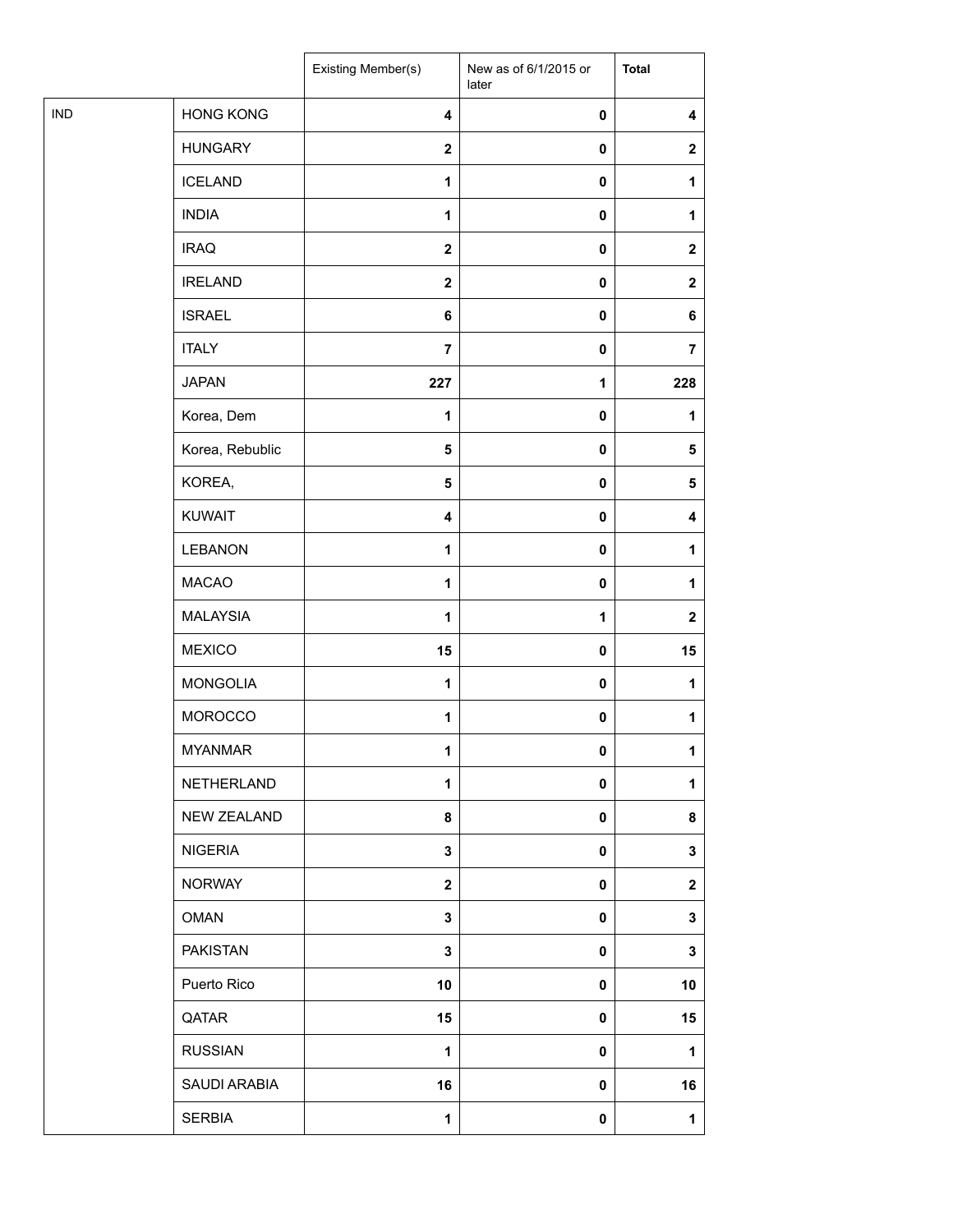|                  |                      | Existing Member(s)      | New as of 6/1/2015 or<br>later | <b>Total</b>     |
|------------------|----------------------|-------------------------|--------------------------------|------------------|
| <b>IND</b>       | SINGAPORE            | 3                       | 0                              | $\mathbf 3$      |
|                  | SOUTH AFRICA         | $\overline{2}$          | 0                              | $\boldsymbol{2}$ |
|                  | SOUTH KOREA          | 12                      | 0                              | 12               |
|                  | <b>SPAIN</b>         | 5                       | 0                              | 5                |
|                  | SWEDEN               | 6                       | 0                              | 6                |
|                  | SWITZERLAND          | 1                       | 0                              | 1                |
|                  | <b>TAIWAN</b>        | 8                       | 0                              | 8                |
|                  | <b>TAIWAN ROC</b>    | 4                       | 0                              | 4                |
|                  | <b>THAILAND</b>      | $\mathbf{2}$            | 0                              | $\mathbf 2$      |
|                  | <b>TURKEY</b>        | 3                       | 0                              | $\mathbf 3$      |
|                  | <b>UGANDA</b>        | 1                       | 0                              | 1                |
|                  | UNITED ARAB          | 30                      | 3                              | 33               |
|                  | <b>UNITED</b>        | 15                      | 0                              | 15               |
|                  | <b>United States</b> | $\mathbf{2}$            | 0                              | $\mathbf{2}$     |
|                  | <b>UNITED</b>        | 95                      | 15                             | 110              |
| IND <sub>2</sub> | <b>URUGUAY</b>       | $\mathbf{1}$            | $\pmb{0}$                      | $\mathbf{1}$     |
|                  | <b>VIET NAM</b>      | $\mathbf{1}$            | 0                              | 1                |
|                  | <b>Total</b>         | 4,584                   | 74                             | 4,658            |
|                  | <b>United States</b> | 1,659                   | 9                              | 1,668            |
|                  | <b>AUSTRALIA</b>     | 17                      | $\mathbf 0$                    | 17               |
|                  | <b>AUSTRIA</b>       | $\overline{\mathbf{2}}$ | 0                              | $\boldsymbol{2}$ |
|                  | <b>BAHRAIN</b>       | 3                       | 0                              | 3                |
|                  | <b>BENIN</b>         | $\mathbf{1}$            | 0                              | 1                |
|                  | <b>BOLIVIA</b>       | 1                       | 0                              | 1                |
|                  | <b>BRAZIL</b>        | 4                       | 0                              | 4                |
|                  | CANADA               | 100                     | 0                              | 100              |
|                  | CAYMAN               | $\mathbf{1}$            | 0                              | 1                |
|                  | <b>CHINA</b>         | 3                       | 0                              | 3                |
|                  | COLOMBIA             | $\mathbf{2}$            | 0                              | $\mathbf 2$      |
|                  | <b>COSTA RICA</b>    | 1                       | 0                              | 1                |
|                  | <b>CYPRUS</b>        | 1                       | 0                              | $\mathbf{1}$     |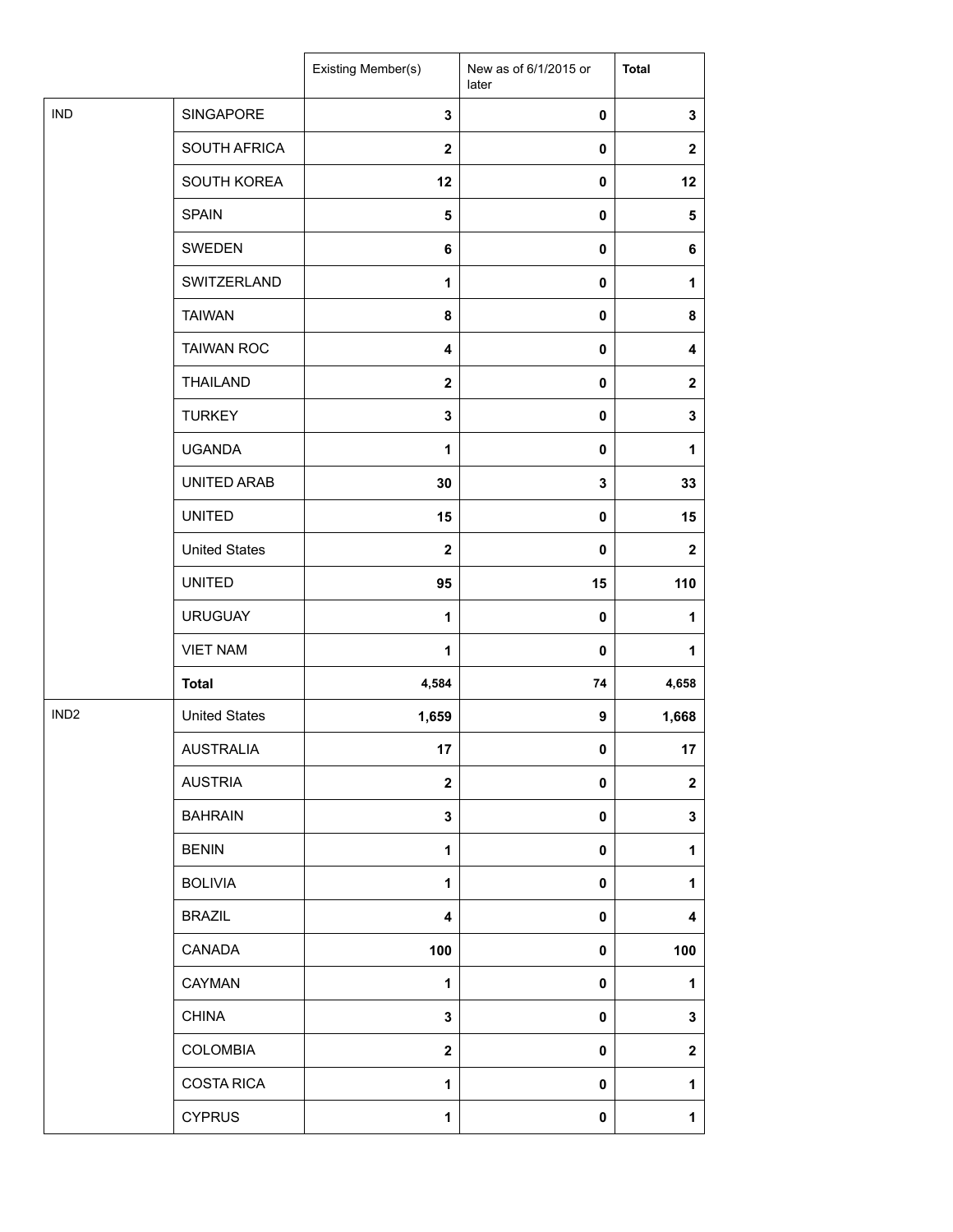| <b>FINLAND</b><br>$\mathbf{1}$<br>$\pmb{0}$<br>1<br><b>FRANCE</b><br>$\pmb{0}$<br>$\mathbf{1}$<br>1<br><b>GERMANY</b><br>$\overline{7}$<br>0<br>$\overline{7}$<br><b>GREECE</b><br>$\mathbf 1$<br>0<br>1<br><b>HONG KONG</b><br>5<br>0<br>5<br><b>HONG KONG</b><br>$\overline{7}$<br>0<br>$\overline{7}$<br><b>INDIA</b><br>$\mathbf 3$<br>$\pmb{0}$<br>3<br><b>ITALY</b><br>$\pmb{0}$<br>$\overline{\mathbf{4}}$<br>4<br><b>JAPAN</b><br>92<br>92<br>0<br>KAZAKHSTAN<br>$\mathbf 1$<br>0<br>$\mathbf{1}$<br>Korea, Rebublic<br>3<br>0<br>3<br>KOREA,<br>4<br>0<br>4<br>KUWAIT<br>$\pmb{0}$<br>5<br>$\sqrt{5}$<br>LEBANON<br>$\mathbf 1$<br>0<br>1<br><b>MACAO</b><br>4<br>0<br>4<br><b>MALAYSIA</b><br>$\mathbf 3$<br>0<br>3<br><b>MARTINIQUE</b><br>$\mathbf{1}$<br>0<br>1<br>NETHERLAND<br>$\mathbf 1$<br>0<br>1<br><b>NEW</b><br>$\mathbf{1}$<br>0<br>1<br>NEW ZEALAND<br>$\mathbf{2}$<br>$\overline{2}$<br>0<br><b>NIGERIA</b><br>$\boldsymbol{2}$<br>0<br>$\mathbf{2}$<br><b>NORWAY</b><br>$\mathbf{1}$<br>0<br>1<br><b>OMAN</b><br>$\mathbf{1}$<br>$\mathbf 0$<br>1<br><b>PHILIPPINES</b><br>$\pmb{0}$<br>$\mathbf{1}$<br>1<br>QATAR<br>15<br>0<br>15<br><b>ROMANIA</b><br>$\mathbf{1}$<br>0<br>1<br><b>RUSSIAN</b><br>$\mathbf{1}$<br>0<br>1<br>SAUDI ARABIA<br>$\boldsymbol{9}$<br>10<br>1<br>SINGAPORE<br>$\mathbf{2}$<br>0<br>$\mathbf{2}$<br><b>SLOVAKIA</b><br>$\boldsymbol{2}$<br>0<br>$\mathbf{2}$<br>SOUTH KOREA<br>6<br>0<br>6 |                  | Existing Member(s) | New as of 6/1/2015 or<br>later | <b>Total</b> |
|-------------------------------------------------------------------------------------------------------------------------------------------------------------------------------------------------------------------------------------------------------------------------------------------------------------------------------------------------------------------------------------------------------------------------------------------------------------------------------------------------------------------------------------------------------------------------------------------------------------------------------------------------------------------------------------------------------------------------------------------------------------------------------------------------------------------------------------------------------------------------------------------------------------------------------------------------------------------------------------------------------------------------------------------------------------------------------------------------------------------------------------------------------------------------------------------------------------------------------------------------------------------------------------------------------------------------------------------------------------------------------------------------------------------------------------------------|------------------|--------------------|--------------------------------|--------------|
|                                                                                                                                                                                                                                                                                                                                                                                                                                                                                                                                                                                                                                                                                                                                                                                                                                                                                                                                                                                                                                                                                                                                                                                                                                                                                                                                                                                                                                                 | IND <sub>2</sub> |                    |                                |              |
|                                                                                                                                                                                                                                                                                                                                                                                                                                                                                                                                                                                                                                                                                                                                                                                                                                                                                                                                                                                                                                                                                                                                                                                                                                                                                                                                                                                                                                                 |                  |                    |                                |              |
|                                                                                                                                                                                                                                                                                                                                                                                                                                                                                                                                                                                                                                                                                                                                                                                                                                                                                                                                                                                                                                                                                                                                                                                                                                                                                                                                                                                                                                                 |                  |                    |                                |              |
|                                                                                                                                                                                                                                                                                                                                                                                                                                                                                                                                                                                                                                                                                                                                                                                                                                                                                                                                                                                                                                                                                                                                                                                                                                                                                                                                                                                                                                                 |                  |                    |                                |              |
|                                                                                                                                                                                                                                                                                                                                                                                                                                                                                                                                                                                                                                                                                                                                                                                                                                                                                                                                                                                                                                                                                                                                                                                                                                                                                                                                                                                                                                                 |                  |                    |                                |              |
|                                                                                                                                                                                                                                                                                                                                                                                                                                                                                                                                                                                                                                                                                                                                                                                                                                                                                                                                                                                                                                                                                                                                                                                                                                                                                                                                                                                                                                                 |                  |                    |                                |              |
|                                                                                                                                                                                                                                                                                                                                                                                                                                                                                                                                                                                                                                                                                                                                                                                                                                                                                                                                                                                                                                                                                                                                                                                                                                                                                                                                                                                                                                                 |                  |                    |                                |              |
|                                                                                                                                                                                                                                                                                                                                                                                                                                                                                                                                                                                                                                                                                                                                                                                                                                                                                                                                                                                                                                                                                                                                                                                                                                                                                                                                                                                                                                                 |                  |                    |                                |              |
|                                                                                                                                                                                                                                                                                                                                                                                                                                                                                                                                                                                                                                                                                                                                                                                                                                                                                                                                                                                                                                                                                                                                                                                                                                                                                                                                                                                                                                                 |                  |                    |                                |              |
|                                                                                                                                                                                                                                                                                                                                                                                                                                                                                                                                                                                                                                                                                                                                                                                                                                                                                                                                                                                                                                                                                                                                                                                                                                                                                                                                                                                                                                                 |                  |                    |                                |              |
|                                                                                                                                                                                                                                                                                                                                                                                                                                                                                                                                                                                                                                                                                                                                                                                                                                                                                                                                                                                                                                                                                                                                                                                                                                                                                                                                                                                                                                                 |                  |                    |                                |              |
|                                                                                                                                                                                                                                                                                                                                                                                                                                                                                                                                                                                                                                                                                                                                                                                                                                                                                                                                                                                                                                                                                                                                                                                                                                                                                                                                                                                                                                                 |                  |                    |                                |              |
|                                                                                                                                                                                                                                                                                                                                                                                                                                                                                                                                                                                                                                                                                                                                                                                                                                                                                                                                                                                                                                                                                                                                                                                                                                                                                                                                                                                                                                                 |                  |                    |                                |              |
|                                                                                                                                                                                                                                                                                                                                                                                                                                                                                                                                                                                                                                                                                                                                                                                                                                                                                                                                                                                                                                                                                                                                                                                                                                                                                                                                                                                                                                                 |                  |                    |                                |              |
|                                                                                                                                                                                                                                                                                                                                                                                                                                                                                                                                                                                                                                                                                                                                                                                                                                                                                                                                                                                                                                                                                                                                                                                                                                                                                                                                                                                                                                                 |                  |                    |                                |              |
|                                                                                                                                                                                                                                                                                                                                                                                                                                                                                                                                                                                                                                                                                                                                                                                                                                                                                                                                                                                                                                                                                                                                                                                                                                                                                                                                                                                                                                                 |                  |                    |                                |              |
|                                                                                                                                                                                                                                                                                                                                                                                                                                                                                                                                                                                                                                                                                                                                                                                                                                                                                                                                                                                                                                                                                                                                                                                                                                                                                                                                                                                                                                                 |                  |                    |                                |              |
|                                                                                                                                                                                                                                                                                                                                                                                                                                                                                                                                                                                                                                                                                                                                                                                                                                                                                                                                                                                                                                                                                                                                                                                                                                                                                                                                                                                                                                                 |                  |                    |                                |              |
|                                                                                                                                                                                                                                                                                                                                                                                                                                                                                                                                                                                                                                                                                                                                                                                                                                                                                                                                                                                                                                                                                                                                                                                                                                                                                                                                                                                                                                                 |                  |                    |                                |              |
|                                                                                                                                                                                                                                                                                                                                                                                                                                                                                                                                                                                                                                                                                                                                                                                                                                                                                                                                                                                                                                                                                                                                                                                                                                                                                                                                                                                                                                                 |                  |                    |                                |              |
|                                                                                                                                                                                                                                                                                                                                                                                                                                                                                                                                                                                                                                                                                                                                                                                                                                                                                                                                                                                                                                                                                                                                                                                                                                                                                                                                                                                                                                                 |                  |                    |                                |              |
|                                                                                                                                                                                                                                                                                                                                                                                                                                                                                                                                                                                                                                                                                                                                                                                                                                                                                                                                                                                                                                                                                                                                                                                                                                                                                                                                                                                                                                                 |                  |                    |                                |              |
|                                                                                                                                                                                                                                                                                                                                                                                                                                                                                                                                                                                                                                                                                                                                                                                                                                                                                                                                                                                                                                                                                                                                                                                                                                                                                                                                                                                                                                                 |                  |                    |                                |              |
|                                                                                                                                                                                                                                                                                                                                                                                                                                                                                                                                                                                                                                                                                                                                                                                                                                                                                                                                                                                                                                                                                                                                                                                                                                                                                                                                                                                                                                                 |                  |                    |                                |              |
|                                                                                                                                                                                                                                                                                                                                                                                                                                                                                                                                                                                                                                                                                                                                                                                                                                                                                                                                                                                                                                                                                                                                                                                                                                                                                                                                                                                                                                                 |                  |                    |                                |              |
|                                                                                                                                                                                                                                                                                                                                                                                                                                                                                                                                                                                                                                                                                                                                                                                                                                                                                                                                                                                                                                                                                                                                                                                                                                                                                                                                                                                                                                                 |                  |                    |                                |              |
|                                                                                                                                                                                                                                                                                                                                                                                                                                                                                                                                                                                                                                                                                                                                                                                                                                                                                                                                                                                                                                                                                                                                                                                                                                                                                                                                                                                                                                                 |                  |                    |                                |              |
|                                                                                                                                                                                                                                                                                                                                                                                                                                                                                                                                                                                                                                                                                                                                                                                                                                                                                                                                                                                                                                                                                                                                                                                                                                                                                                                                                                                                                                                 |                  |                    |                                |              |
|                                                                                                                                                                                                                                                                                                                                                                                                                                                                                                                                                                                                                                                                                                                                                                                                                                                                                                                                                                                                                                                                                                                                                                                                                                                                                                                                                                                                                                                 |                  |                    |                                |              |
|                                                                                                                                                                                                                                                                                                                                                                                                                                                                                                                                                                                                                                                                                                                                                                                                                                                                                                                                                                                                                                                                                                                                                                                                                                                                                                                                                                                                                                                 |                  |                    |                                |              |
|                                                                                                                                                                                                                                                                                                                                                                                                                                                                                                                                                                                                                                                                                                                                                                                                                                                                                                                                                                                                                                                                                                                                                                                                                                                                                                                                                                                                                                                 |                  |                    |                                |              |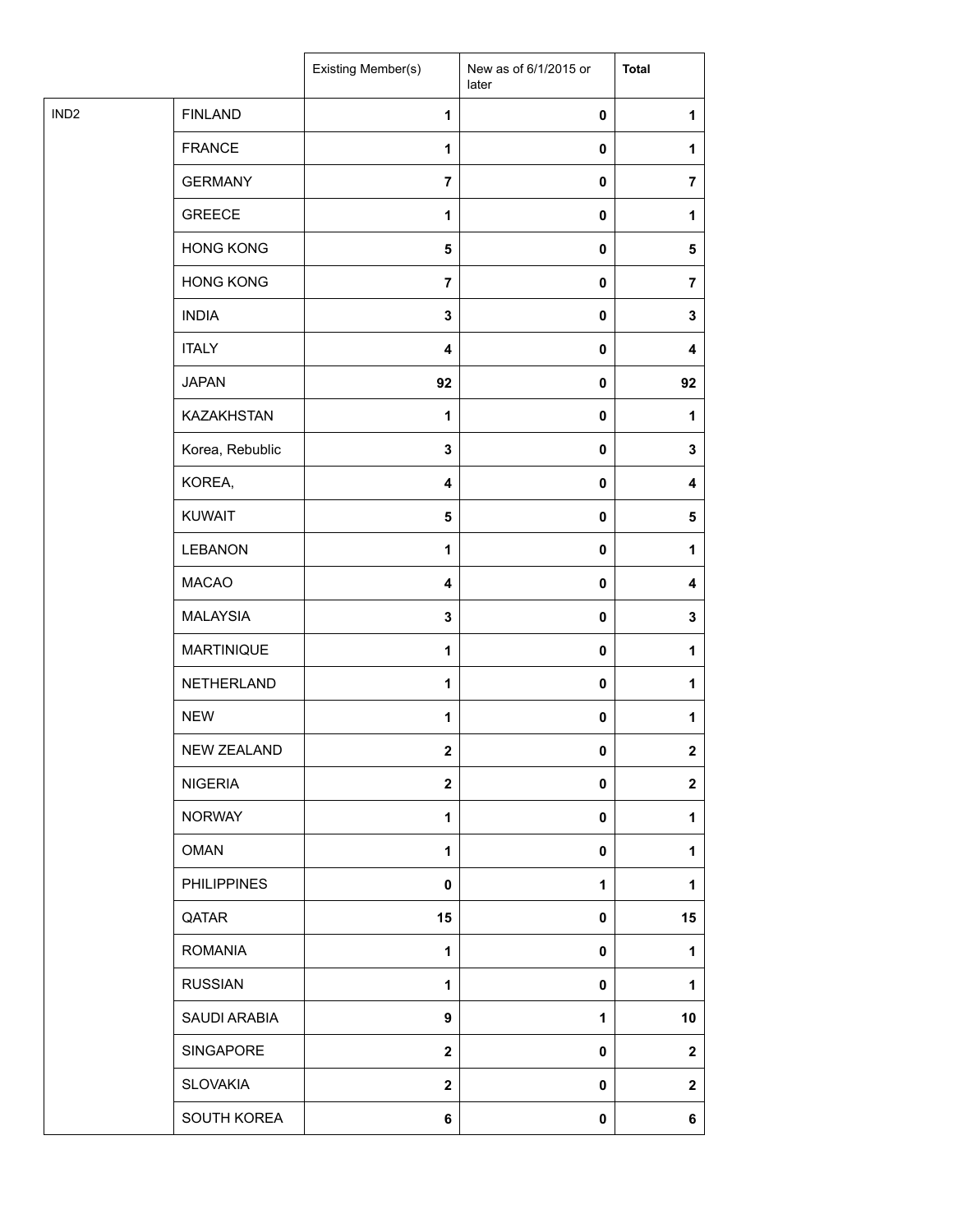|                  |                      | Existing Member(s)      | New as of 6/1/2015 or<br>later | <b>Total</b>     |
|------------------|----------------------|-------------------------|--------------------------------|------------------|
| IND <sub>2</sub> | <b>SPAIN</b>         | $\mathbf{2}$            | $\mathbf 0$                    | $\mathbf{2}$     |
|                  | SWITZERLAND          | $\overline{2}$          | 0                              | $\mathbf 2$      |
|                  | <b>TAIWAN</b>        | 6                       | 0                              | 6                |
|                  | <b>TAIWAN ROC</b>    | 1                       | 0                              | 1                |
|                  | <b>THAILAND</b>      | $\mathbf 2$             | 0                              | $\boldsymbol{2}$ |
|                  | TRINIDAD AND         | $\mathbf{1}$            | 0                              | $\mathbf{1}$     |
|                  | <b>TURKEY</b>        | $\mathbf{2}$            | $\mathbf 0$                    | $\mathbf{2}$     |
|                  | <b>UKRAINE</b>       | $\mathbf{1}$            | 0                              | 1                |
|                  | UNITED ARAB          | 11                      | 0                              | 11               |
|                  | <b>UNITED</b>        | 8                       | 0                              | 8                |
|                  | <b>UNITED</b>        | 34                      | 3                              | 37               |
|                  | <b>URUGUAY</b>       | $\mathbf{2}$            | $\mathbf 0$                    | $\mathbf{2}$     |
|                  | VENEZUELA            | $\mathbf{1}$            | $\mathbf 0$                    | 1                |
|                  | <b>Total</b>         | 2,055                   | 14                             | 2,069            |
| LIF              | <b>United States</b> | 41                      | 0                              | 41               |
|                  | <b>AUSTRALIA</b>     | 1                       | $\mathbf 0$                    | 1                |
|                  | CANADA               | $\mathbf{2}$            | $\pmb{0}$                      | $\boldsymbol{2}$ |
|                  | <b>EGYPT</b>         | $\mathbf{1}$            | 0                              | 1                |
|                  | <b>ISRAEL</b>        | 1                       | 0                              | $\mathbf{1}$     |
|                  | <b>JAPAN</b>         | 1                       | 0                              | $\mathbf{1}$     |
|                  | UNITED ARAB          | 1                       | $\pmb{0}$                      | $\mathbf 1$      |
|                  | <b>UNITED</b>        | $\overline{\mathbf{2}}$ | 0                              | $\mathbf 2$      |
|                  | <b>UNITED</b>        | $\mathbf{1}$            | 0                              | 1                |
|                  | <b>Total</b>         | 51                      | 0                              | 51               |
| NT               | <b>United States</b> | 459                     | 13                             | 472              |
|                  | <b>AUSTRALIA</b>     | 4                       | $\pmb{0}$                      | 4                |
|                  | <b>BURUNDI</b>       | 1                       | 0                              | 1                |
|                  | CANADA               | 28                      | 1                              | 29               |
|                  | <b>CHINA</b>         | 1                       | 0                              | 1                |
|                  | <b>ECUADOR</b>       | 1                       | 0                              | $\mathbf{1}$     |
|                  | GREECE               | 1                       | 0                              | $\mathbf 1$      |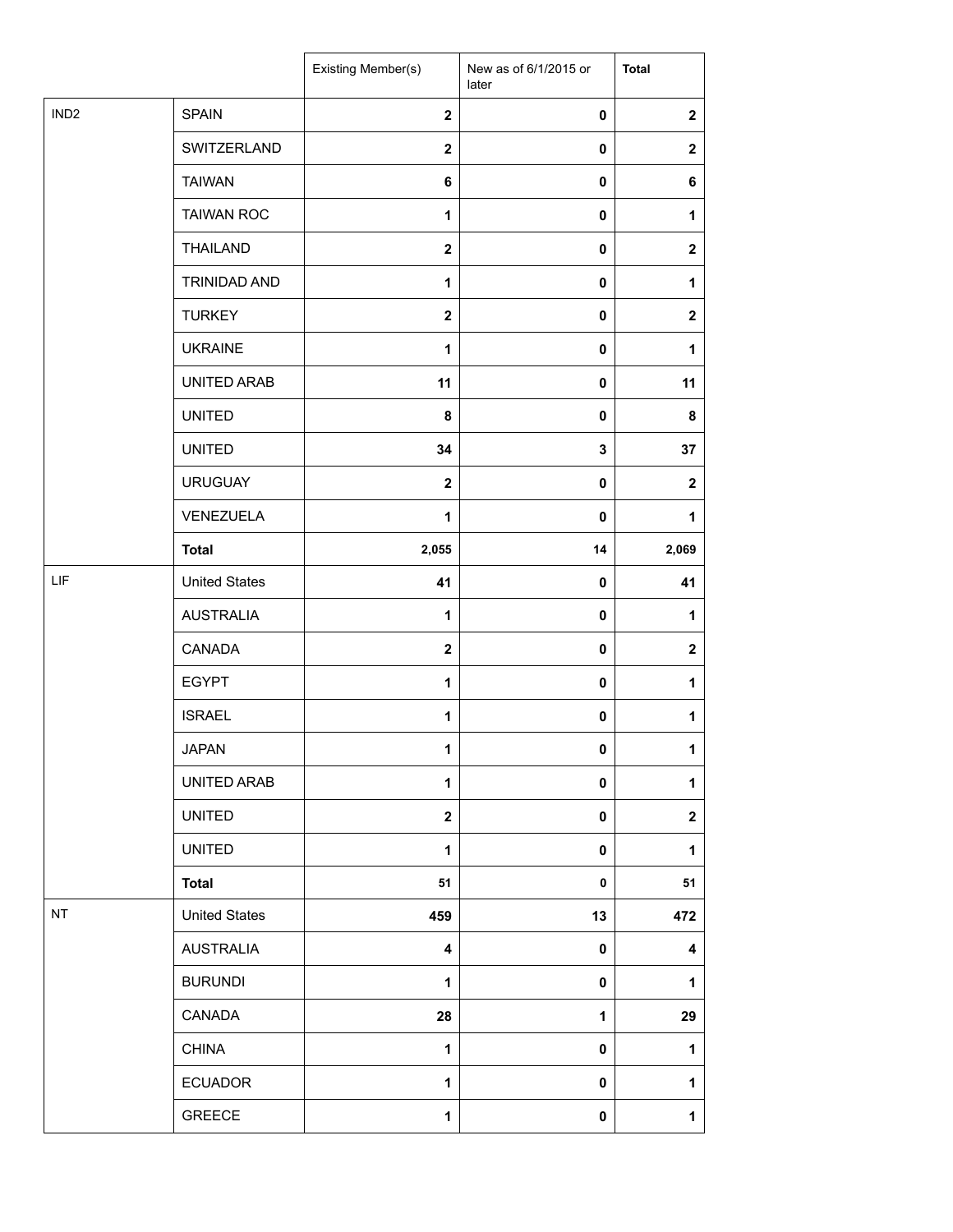|                 |                      | Existing Member(s)      | New as of 6/1/2015 or<br>later | <b>Total</b>            |
|-----------------|----------------------|-------------------------|--------------------------------|-------------------------|
| $\sf{NT}$       | <b>GUAM</b>          | $\mathbf{1}$            | 0                              | 1                       |
|                 | <b>HONG KONG</b>     | 1                       | 0                              | 1                       |
|                 | <b>ISRAEL</b>        | 1                       | 0                              | 1                       |
|                 | <b>ITALY</b>         | 1                       | $\mathbf 0$                    | 1                       |
|                 | <b>JAPAN</b>         | 13                      | 1                              | 14                      |
|                 | KOREA,               | $\mathbf{1}$            | 0                              | $\mathbf{1}$            |
|                 | <b>MALAYSIA</b>      | 1                       | 0                              | 1                       |
|                 | <b>MARTINIQUE</b>    | $\pmb{0}$               | 1                              | 1                       |
|                 | <b>NEW ZEALAND</b>   | 1                       | 0                              | 1                       |
|                 | PERU                 | $\mathbf{2}$            | 0                              | $\mathbf 2$             |
|                 | Puerto Rico          | $\mathbf{1}$            | 0                              | 1                       |
|                 | QATAR                | $\mathbf{2}$            | $\pmb{0}$                      | $\mathbf 2$             |
|                 | <b>RUSSIA</b>        | $\mathbf{1}$            | 0                              | 1                       |
|                 | SAUDI ARABIA         | 5                       | 0                              | 5                       |
|                 | <b>SLOVAKIA</b>      | 1                       | 0                              | 1                       |
|                 | SOUTH KOREA          | $\mathbf{2}$            | 0                              | $\mathbf 2$             |
|                 | <b>SPAIN</b>         | $\mathbf 0$             | 1                              | 1                       |
|                 | SWEDEN               | $\mathbf{1}$            | $\pmb{0}$                      | 1                       |
|                 | <b>THAILAND</b>      | 1                       | 0                              | 1                       |
|                 | <b>TURKEY</b>        | 1                       | 0                              | $\mathbf{1}$            |
|                 | <b>UNITED</b>        | 4                       | 0                              | 4                       |
|                 | UNITED               | 22                      | $\boldsymbol{9}$               | 31                      |
|                 | <b>Total</b>         | 558                     | 26                             | 584                     |
| NT <sub>2</sub> | <b>United States</b> | 349                     | 3                              | 352                     |
|                 | <b>AUSTRALIA</b>     | 5                       | 0                              | 5                       |
|                 | CANADA               | $\overline{7}$          | 0                              | $\overline{\mathbf{7}}$ |
|                 | <b>CHINA</b>         | $\mathbf 1$             | $\pmb{0}$                      | $\mathbf{1}$            |
|                 | <b>GERMANY</b>       | 1                       | 0                              | 1                       |
|                 | <b>HONG KONG</b>     | $\overline{\mathbf{2}}$ | $\pmb{0}$                      | $\mathbf 2$             |
|                 | <b>HONG KONG</b>     | $\pmb{0}$               | $\mathbf 1$                    | $\mathbf{1}$            |
|                 | <b>ITALY</b>         | 1                       | 0                              | $\mathbf{1}$            |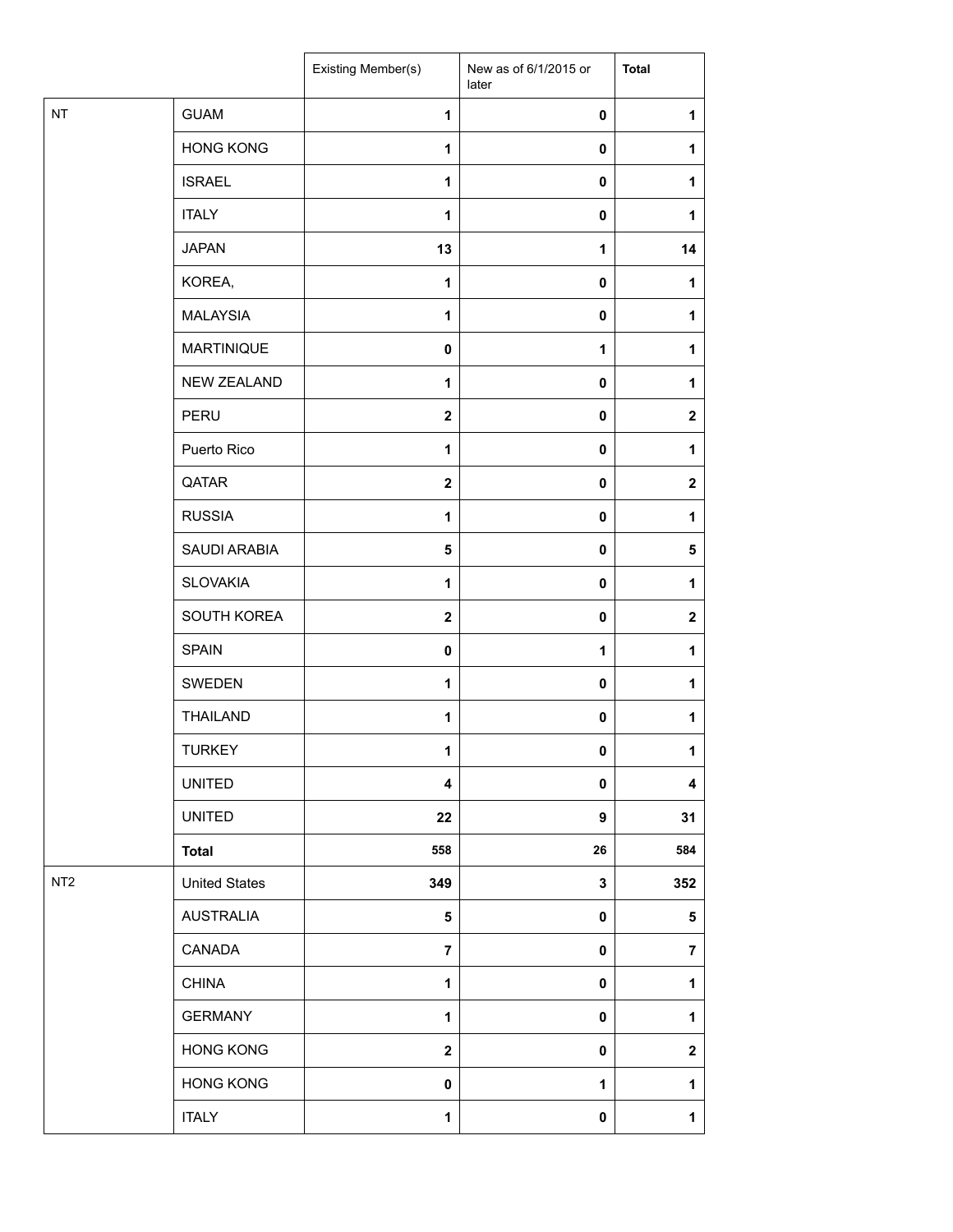|                 |                      | <b>Existing Member(s)</b> | New as of 6/1/2015 or<br>later | <b>Total</b>            |
|-----------------|----------------------|---------------------------|--------------------------------|-------------------------|
| NT <sub>2</sub> | <b>JAPAN</b>         | 8                         | $\mathbf{1}$                   | $\boldsymbol{9}$        |
|                 | KOREA,               | $\overline{\mathbf{2}}$   | $\pmb{0}$                      | $\boldsymbol{2}$        |
|                 | <b>KUWAIT</b>        | $\mathbf{1}$              | $\pmb{0}$                      | 1                       |
|                 | <b>MACAO</b>         | $\mathbf{1}$              | $\pmb{0}$                      | 1                       |
|                 | SAUDI ARABIA         | $\mathbf{1}$              | $\pmb{0}$                      | 1                       |
|                 | SOUTH KOREA          | $\mathbf{1}$              | $\mathbf 0$                    | 1                       |
|                 | SWITZERLAND          | $\mathbf{1}$              | $\pmb{0}$                      | 1                       |
|                 | <b>TAIWAN</b>        | $\mathbf{1}$              | 1                              | $\mathbf{2}$            |
|                 | <b>UNITED</b>        | 6                         | $\mathbf{2}$                   | 8                       |
|                 | <b>Total</b>         | 388                       | 8                              | 396                     |
| <b>PTR</b>      | <b>United States</b> | 360                       | 9                              | 369                     |
|                 | <b>AUSTRALIA</b>     | $\mathbf 3$               | $\pmb{0}$                      | $\mathbf 3$             |
|                 | <b>BRAZIL</b>        | $\overline{\mathbf{4}}$   | $\pmb{0}$                      | 4                       |
|                 | CANADA               | 25                        | $\pmb{0}$                      | 25                      |
|                 | CAYMAN               | 1                         | $\pmb{0}$                      | 1                       |
|                 | <b>CHILE</b>         | 1                         | $\pmb{0}$                      | 1                       |
|                 | <b>CHINA</b>         | $\overline{\mathbf{4}}$   | $\mathbf 0$                    | 4                       |
|                 | <b>CZECH</b>         | $\mathbf{2}$              | $\pmb{0}$                      | $\boldsymbol{2}$        |
|                 | <b>DOMINICAN</b>     | 1                         | $\pmb{0}$                      | 1                       |
|                 | <b>ECUADOR</b>       | $\bf 7$                   | $\pmb{0}$                      | $\overline{\mathbf{7}}$ |
|                 | <b>GEORGIA</b>       | $\mathbf{1}$              | $\pmb{0}$                      | 1                       |
|                 | <b>GERMANY</b>       | $\overline{\mathbf{2}}$   | $\pmb{0}$                      | $\mathbf{2}$            |
|                 | <b>GREECE</b>        | $\mathbf 0$               | 1                              | 1                       |
|                 | <b>INDIA</b>         | $\mathbf{1}$              | $\mathbf 0$                    | 1                       |
|                 | <b>INDONESIA</b>     | $\mathbf{1}$              | 0                              | 1                       |
|                 | <b>IRAQ</b>          | $\mathbf{1}$              | $\mathbf 0$                    | 1                       |
|                 | <b>ISRAEL</b>        | $\mathbf{1}$              | $\mathbf 0$                    | 1                       |
|                 | <b>JAPAN</b>         | 9                         | $\mathbf 0$                    | 9                       |
|                 | <b>MEXICO</b>        | $\mathbf{2}$              | $\mathbf 0$                    | $\mathbf{2}$            |
|                 | <b>NEPAL</b>         | $\mathbf{1}$              | $\mathbf 0$                    | 1                       |
|                 | NEW ZEALAND          | 1                         | $\pmb{0}$                      | 1                       |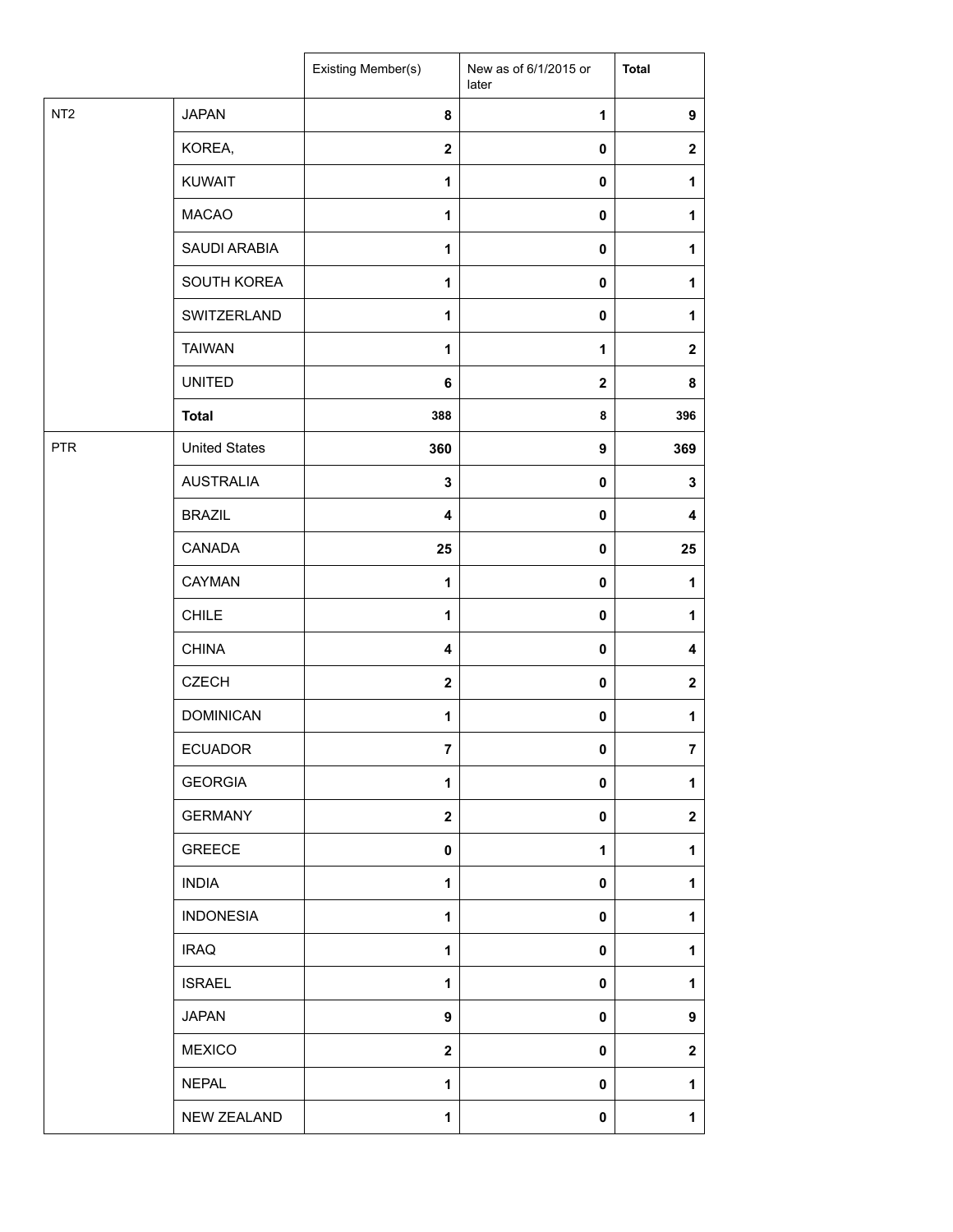|                  |                      | Existing Member(s)      | New as of 6/1/2015 or<br>later | <b>Total</b> |
|------------------|----------------------|-------------------------|--------------------------------|--------------|
| <b>PTR</b>       | <b>NIGERIA</b>       | $\mathbf{1}$            | $\pmb{0}$                      | 1            |
|                  | <b>NORTHERN</b>      | $\mathbf{1}$            | 0                              | 1            |
|                  | <b>OMAN</b>          | $\mathbf{1}$            | 0                              | 1            |
|                  | <b>PAKISTAN</b>      | 1                       | 0                              | 1            |
|                  | <b>PANAMA</b>        | $\mathbf{1}$            | 0                              | 1            |
|                  | PERU                 | $\mathbf{1}$            | 0                              | 1            |
|                  | <b>PHILIPPINES</b>   | $\mathbf 3$             | $\pmb{0}$                      | $\mathbf 3$  |
|                  | Puerto Rico          | 4                       | 0                              | 4            |
|                  | QATAR                | 1                       | 0                              | 1            |
|                  | <b>SLOVENIA</b>      | $\mathbf{1}$            | 0                              | 1            |
|                  | SOUTH AFRICA         | $\mathbf{1}$            | 0                              | 1            |
|                  | <b>TAIWAN</b>        | 1                       | $\pmb{0}$                      | 1            |
|                  | <b>TAIWAN ROC</b>    | 1                       | 0                              | 1            |
|                  | <b>THAILAND</b>      | $\mathbf{1}$            | 0                              | 1            |
|                  | <b>TURKEY</b>        | $\mathbf 3$             | 0                              | 3            |
|                  | UNITED ARAB          | $\boldsymbol{2}$        | 0                              | $\mathbf 2$  |
|                  | <b>UNITED</b>        | $\overline{\mathbf{4}}$ | 0                              | 4            |
|                  | <b>United States</b> | $\mathbf{1}$            | 0                              | 1            |
|                  | <b>UNITED</b>        | 8                       | 4                              | 12           |
|                  | VENEZUELA            | 3                       | 0                              | 3            |
|                  | <b>VIETNAM</b>       | $\mathbf{1}$            | 0                              | 1            |
|                  | <b>Total</b>         | 469                     | 14                             | 483          |
| PTR <sub>2</sub> | <b>United States</b> | 192                     | 1                              | 193          |
|                  | <b>ARMENIA</b>       | $\mathbf 1$             | 0                              | 1            |
|                  | <b>BRAZIL</b>        | $\mathbf{2}$            | 0                              | $\mathbf 2$  |
|                  | CANADA               | 6                       | 0                              | 6            |
|                  | <b>CHILE</b>         | $\mathbf{1}$            | 0                              | 1            |
|                  | <b>CHINA</b>         | $\mathbf 3$             | 0                              | $\mathbf 3$  |
|                  | <b>COLOMBIA</b>      | $\mathbf{1}$            | 0                              | $\mathbf{1}$ |
|                  | <b>CZECH</b>         | 1                       | 0                              | 1            |
|                  | <b>HONG KONG</b>     | $\mathbf{1}$            | 0                              | $\mathbf 1$  |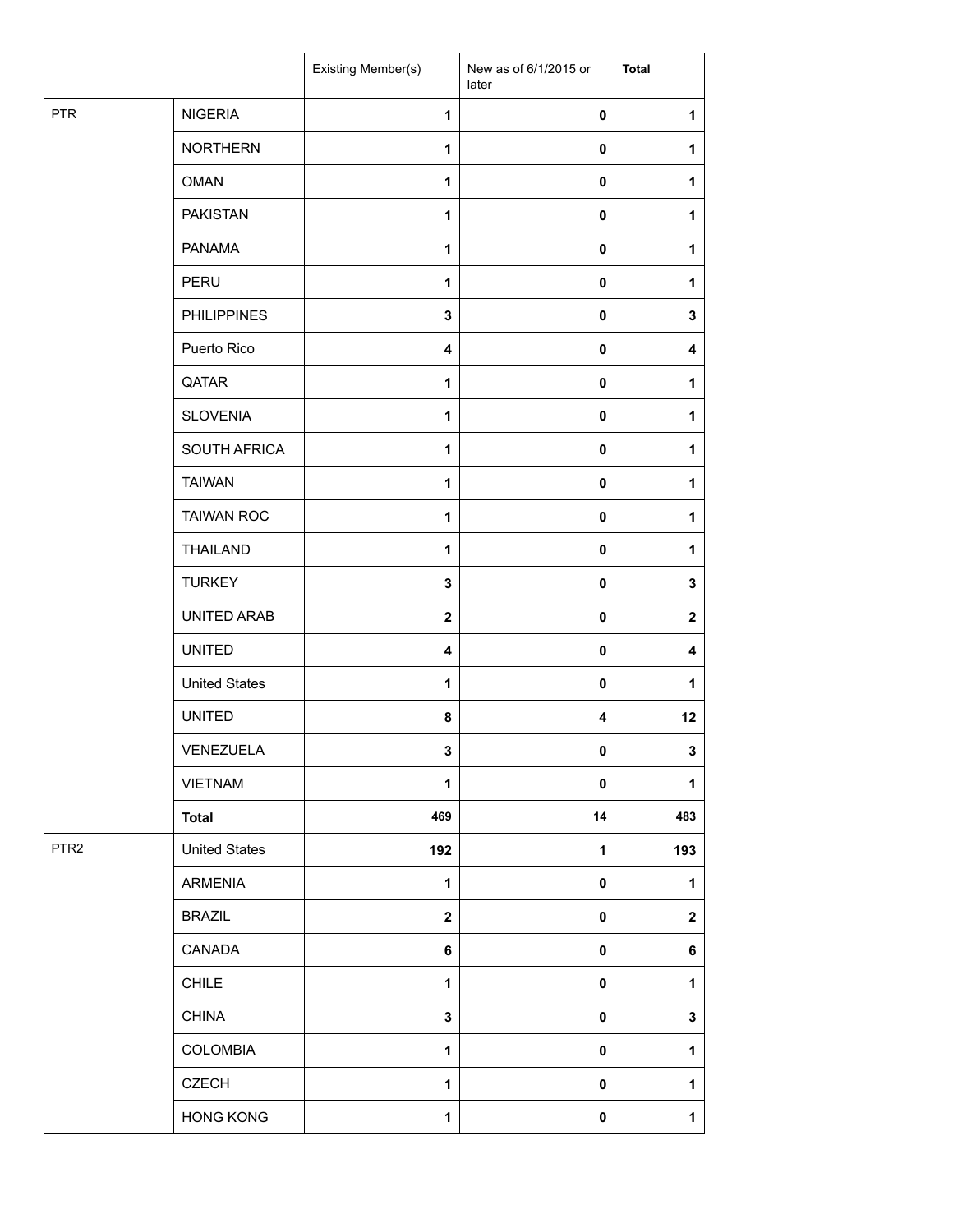|                  |                      | Existing Member(s)      | New as of 6/1/2015 or<br>later | <b>Total</b>            |
|------------------|----------------------|-------------------------|--------------------------------|-------------------------|
| PTR <sub>2</sub> | <b>INDONESIA</b>     | $\mathbf{2}$            | $\pmb{0}$                      | $\boldsymbol{2}$        |
|                  | <b>ISRAEL</b>        | 1                       | 0                              | 1                       |
|                  | <b>ITALY</b>         | $\mathbf{1}$            | 0                              | $\mathbf{1}$            |
|                  | <b>JAPAN</b>         | 6                       | 0                              | 6                       |
|                  | <b>MACAO</b>         | 1                       | 0                              | $\mathbf{1}$            |
|                  | <b>MEXICO</b>        | $\mathbf{1}$            | 0                              | 1                       |
|                  | POLAND               | $\mathbf{1}$            | $\pmb{0}$                      | $\mathbf{1}$            |
|                  | QATAR                | $\mathbf{1}$            | 0                              | 1                       |
|                  | SAUDI ARABIA         | 9                       | 0                              | 9                       |
|                  | <b>TAIWAN</b>        | 3                       | 0                              | 3                       |
|                  | <b>TURKEY</b>        | $\sqrt{5}$              | 0                              | 5                       |
|                  | UNITED ARAB          | $\mathbf{1}$            | $\pmb{0}$                      | $\mathbf{1}$            |
|                  | <b>UNITED</b>        | $\overline{7}$          | $\pmb{0}$                      | $\overline{7}$          |
|                  | <b>Total</b>         | 247                     | 1                              | 248                     |
| <b>RET</b>       | <b>United States</b> | 125                     | 0                              | 125                     |
|                  | ARGENTINA            | 1                       | 0                              | 1                       |
|                  | <b>BRAZIL</b>        | $\mathbf{1}$            | 0                              | $\mathbf{1}$            |
|                  | CANADA               | 5                       | 0                              | 5                       |
|                  | <b>COLOMBIA</b>      | 1                       | 0                              | $\mathbf{1}$            |
|                  | <b>GERMANY</b>       | 1                       | 0                              | $\mathbf{1}$            |
|                  | <b>JAPAN</b>         | $\mathbf{2}$            | 0                              | $\mathbf{2}$            |
|                  | PORTUGAL             | 1                       | 0                              | $\mathbf{1}$            |
|                  | <b>SRI LANKA</b>     | 1                       | 0                              | 1                       |
|                  | <b>UNITED</b>        | $\mathbf{1}$            | 0                              | $\mathbf{1}$            |
|                  | <b>Total</b>         | 139                     | 0                              | 139                     |
| RET <sub>2</sub> | <b>United States</b> | 83                      | 0                              | 83                      |
|                  | <b>AUSTRALIA</b>     | $\mathbf{1}$            | $\pmb{0}$                      | $\mathbf{1}$            |
|                  | CANADA               | 1                       | 0                              | $\mathbf{1}$            |
|                  | <b>ISRAEL</b>        | $\overline{\mathbf{4}}$ | 0                              | $\overline{\mathbf{4}}$ |
|                  | <b>ITALY</b>         | 1                       | $\pmb{0}$                      | $\mathbf{1}$            |
|                  | <b>JAPAN</b>         | 4                       | $\pmb{0}$                      | $\overline{\mathbf{4}}$ |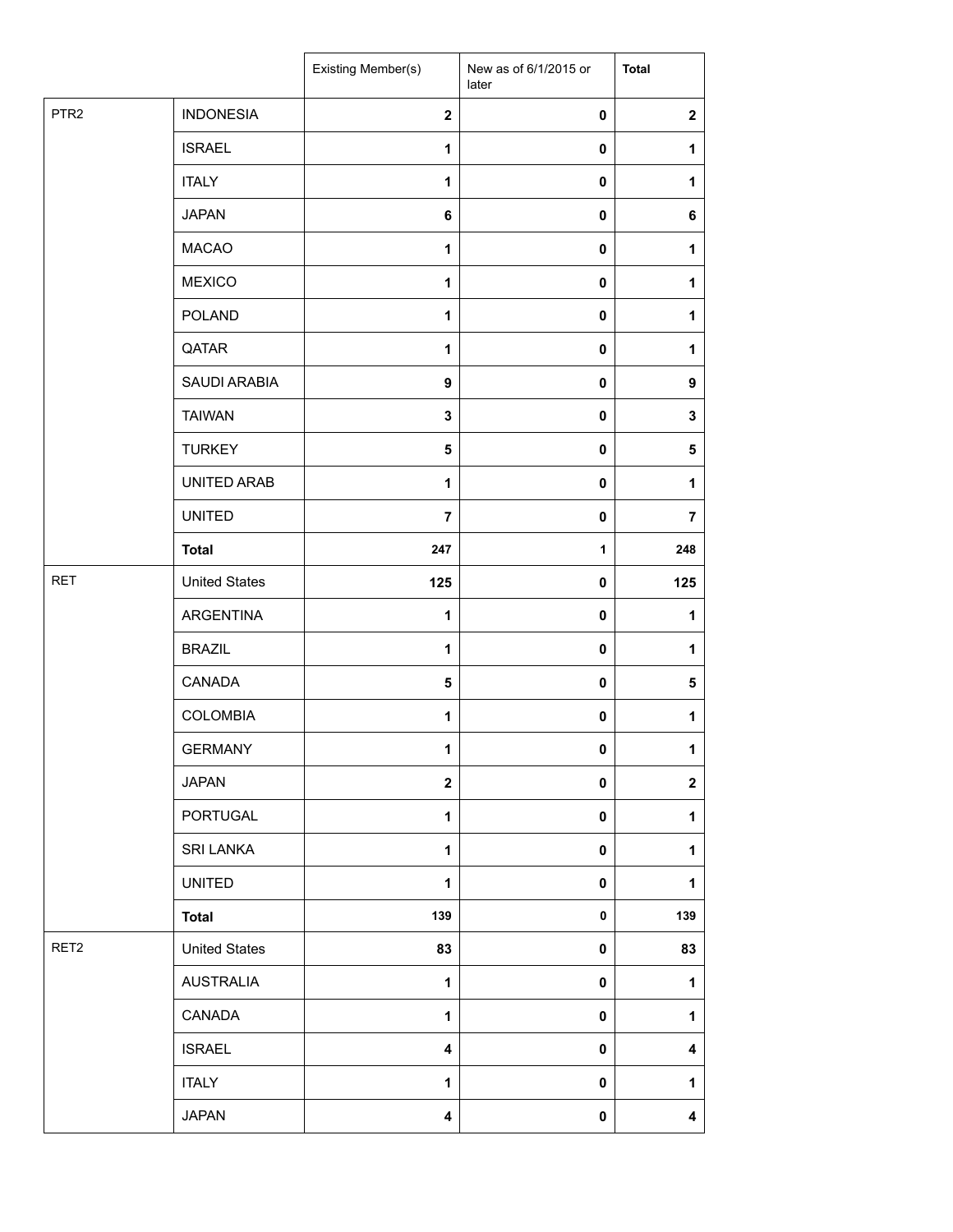|      |                      | Existing Member(s)      | New as of 6/1/2015 or<br>later | <b>Total</b>            |
|------|----------------------|-------------------------|--------------------------------|-------------------------|
| RET2 | <b>SPAIN</b>         | $\mathbf{1}$            | $\pmb{0}$                      | 1                       |
|      | <b>Total</b>         | 95                      | $\pmb{0}$                      | 95                      |
| STU  | <b>United States</b> | 792                     | 18                             | 810                     |
|      | <b>AUSTRALIA</b>     | 4                       | 3                              | $\overline{7}$          |
|      | <b>BRAZIL</b>        | $\mathbf{1}$            | 0                              | 1                       |
|      | <b>CAMBODIA</b>      | $\mathbf{1}$            | $\pmb{0}$                      | 1                       |
|      | CANADA               | 81                      | $\pmb{0}$                      | 81                      |
|      | <b>CHINA</b>         | $\overline{7}$          | $\pmb{0}$                      | $\overline{\mathbf{7}}$ |
|      | <b>COLOMBIA</b>      | $\mathbf{1}$            | $\pmb{0}$                      | 1                       |
|      | <b>FRANCE</b>        | $\overline{\mathbf{2}}$ | $\pmb{0}$                      | $\mathbf 2$             |
|      | <b>GERMANY</b>       | 1                       | $\mathbf 1$                    | $\mathbf 2$             |
|      | <b>GUAM</b>          | $\mathbf{1}$            | $\pmb{0}$                      | 1                       |
|      | <b>HONG KONG</b>     | $\bf 2$                 | $\pmb{0}$                      | $\mathbf 2$             |
|      | <b>ITALY</b>         | $\mathbf{1}$            | $\pmb{0}$                      | 1                       |
|      | <b>JAPAN</b>         | 14                      | $\pmb{0}$                      | 14                      |
|      | Korea, Rebublic      | $\mathbf{1}$            | $\pmb{0}$                      | 1                       |
|      | NEW ZEALAND          | $\mathbf{1}$            | $\pmb{0}$                      | 1                       |
|      | PORTUGAL             | $\mathbf{1}$            | $\pmb{0}$                      | 1                       |
|      | QATAR                | $\mathbf{1}$            | $\pmb{0}$                      | $\mathbf{1}$            |
|      | SAUDI ARABIA         | $\mathbf{1}$            | $\mathbf{0}$                   | $\mathbf{1}$            |
|      | <b>SLOVENIA</b>      | $\mathbf{1}$            | 0                              | 1                       |
|      | SOUTH KOREA          | 4                       | $\pmb{0}$                      | 4                       |
|      | <b>SPAIN</b>         | 1                       | $\pmb{0}$                      | 1                       |
|      | THAILAND             | 23                      | $\pmb{0}$                      | 23                      |
|      | <b>TURKEY</b>        | $\mathbf 3$             | $\pmb{0}$                      | 3                       |
|      | UNITED ARAB          | $\mathbf{1}$            | $\pmb{0}$                      | 1                       |
|      | <b>UNITED</b>        | 6                       | 1                              | $\overline{\mathbf{7}}$ |
|      | <b>United States</b> | $\mathbf{1}$            | 0                              | 1                       |
|      | <b>UNITED</b>        | 17                      | 5                              | 22                      |
|      | <b>UZBEKISTAN</b>    | 1                       | $\pmb{0}$                      | 1                       |
|      | <b>Total</b>         | 971                     | 28                             | 999                     |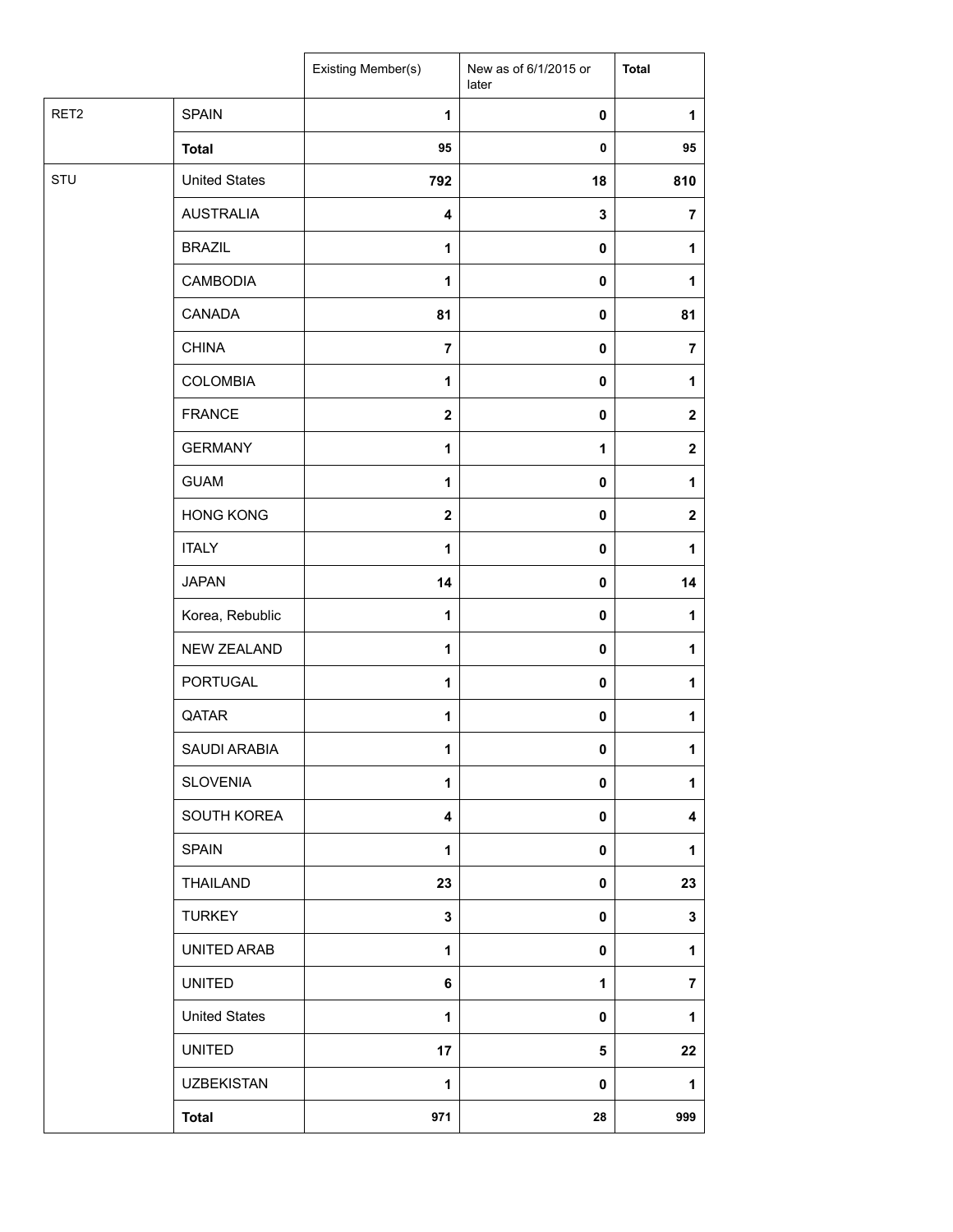|                  |                      | Existing Member(s)      | New as of 6/1/2015 or<br>later | <b>Total</b>            |
|------------------|----------------------|-------------------------|--------------------------------|-------------------------|
| STU <sub>2</sub> | <b>United States</b> | 372                     | 8                              | 380                     |
|                  | <b>AUSTRALIA</b>     | 6                       | 0                              | 6                       |
|                  | <b>BRAZIL</b>        | $\overline{\mathbf{2}}$ | $\pmb{0}$                      | $\mathbf 2$             |
|                  | CANADA               | 25                      | $\pmb{0}$                      | 25                      |
|                  | <b>CHILE</b>         | 1                       | $\pmb{0}$                      | $\mathbf{1}$            |
|                  | <b>CHINA</b>         | $\mathbf{1}$            | $\pmb{0}$                      | $\mathbf{1}$            |
|                  | <b>HONG KONG</b>     | 1                       | $\pmb{0}$                      | $\mathbf{1}$            |
|                  | <b>INDONESIA</b>     | 1                       | $\pmb{0}$                      | $\mathbf{1}$            |
|                  | <b>ISRAEL</b>        | $\overline{\mathbf{2}}$ | $\pmb{0}$                      | $\boldsymbol{2}$        |
|                  | <b>JAPAN</b>         | 8                       | $\pmb{0}$                      | 8                       |
|                  | KOREA,               | $\overline{\mathbf{2}}$ | $\pmb{0}$                      | $\boldsymbol{2}$        |
|                  | LEBANON              | $\mathbf{1}$            | $\pmb{0}$                      | $\mathbf{1}$            |
|                  | <b>LIBYAN ARAB</b>   | 1                       | $\pmb{0}$                      | $\mathbf{1}$            |
|                  | <b>MEXICO</b>        | 3                       | $\pmb{0}$                      | $\mathbf 3$             |
|                  | <b>NEPAL</b>         | $\mathbf{1}$            | $\pmb{0}$                      | $\mathbf{1}$            |
|                  | NEW ZEALAND          | $\mathbf{1}$            | $\pmb{0}$                      | $\mathbf{1}$            |
|                  | Puerto Rico          | $\mathbf{1}$            | $\pmb{0}$                      | $\mathbf{1}$            |
|                  | SINGAPORE            | 0                       | $\mathbf 1$                    | $\mathbf{1}$            |
|                  | <b>UNITED</b>        | 5                       | $\pmb{0}$                      | $\overline{\mathbf{5}}$ |
|                  | <b>UNITED</b>        | 12                      | 1                              | 13                      |
|                  | <b>Total</b>         | 446                     | 10                             | 456                     |
| Total            |                      | 11,215                  | 235                            | 11,450                  |

This report is based on members paid through 6/30/2015 or later.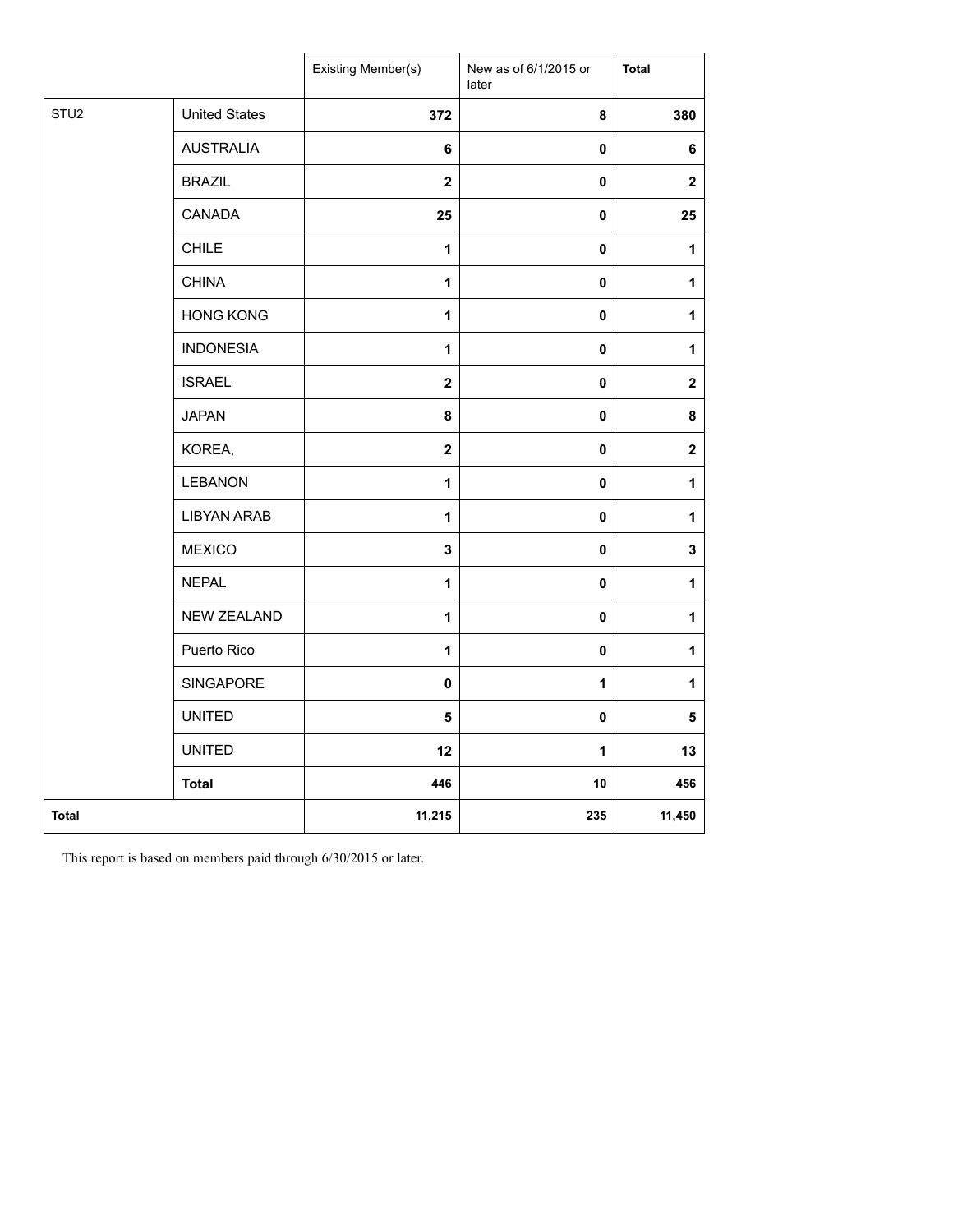| <b>Country/State/Province</b>                   |                           | <b>Total</b>      |              |
|-------------------------------------------------|---------------------------|-------------------|--------------|
| <b>AFGHANISTAN</b>                              |                           | $\overline{2}$    | 0.0%         |
| <b>ALBANIA</b>                                  |                           | $\boldsymbol{9}$  | 0.1%         |
| <b>ALGERIA</b>                                  |                           | $\overline{2}$    | 0.0%         |
| <b>ANGOLA</b>                                   |                           | $\mathbf{2}$      | 0.0%         |
| <b>ARGENTINA</b>                                |                           | 26                | 0.2%         |
| <b>ARMENIA</b>                                  |                           | $\mathbf{3}$      | 0.0%         |
| <b>AUSTRALIA</b>                                |                           | 71                | 0.6%         |
| <b>AUSTRIA</b>                                  |                           | $\boldsymbol{2}$  | 0.0%         |
| <b>AZERBAIJAN</b>                               |                           | 5.                | 0.0%         |
| <b>BAHRAIN</b>                                  |                           | $\boldsymbol{4}$  | 0.0%         |
| <b>BANGLADESH</b>                               |                           | 28                | 0.2%         |
| <b>BARBADOS</b>                                 |                           | $\mathbf{1}$      | 0.0%         |
| <b>BELARUS</b>                                  |                           | $\blacksquare$    | 0.0%         |
| <b>BELGIUM</b>                                  |                           | $\overline{2}$    | 0.0%         |
| <b>BENIN</b>                                    |                           | 1<br>1            | 0.0%<br>0.0% |
| <b>BERMUDA</b>                                  |                           | 11                | 0.1%         |
| <b>BOLIVIA</b><br><b>BOSNIA AND HERZEGOVINA</b> |                           | 1                 | 0.0%         |
| <b>BRAZIL</b>                                   |                           | 101               | 0.9%         |
| <b>BULGARIA</b>                                 |                           | $\mathbf{2}$      | 0.0%         |
| <b>BURKINA FASO</b>                             |                           | 3                 | 0.0%         |
| <b>BURUNDI</b>                                  |                           |                   | 0.0%         |
| <b>CAMBODIA</b>                                 |                           | $\overline{2}$    | 0.0%         |
| <b>CAMEROON</b>                                 |                           | 3                 | 0.0%         |
| <b>CANADA</b>                                   |                           |                   |              |
| CANADA                                          |                           | 11                |              |
| <b>CANADA</b>                                   | Alberta                   | 62                |              |
| <b>CANADA</b>                                   | British Columbia          | $140\,$           |              |
| <b>CANADA</b>                                   | California                | $\frac{1}{2}$     |              |
| <b>CANADA</b>                                   | Manitoba                  | 18                |              |
| <i>CANADA</i>                                   | Montana                   | $\overline{I}$    |              |
| <i>CANADA</i>                                   | New Brunswick             | $\frac{18}{100}$  |              |
| <i>CANADA</i>                                   | Newfoundland and Labrador | $\ldots$          |              |
| <b>CANADA</b>                                   | Nova Scotia               | 18                |              |
| <b>CANADA</b>                                   | Ohio                      | $\overline{I}$    |              |
| CANADA                                          | Ontario                   | 314               |              |
| <i>CANADA</i>                                   | Ouebec                    | 39                |              |
| CANADA                                          | Saskatchewan              | 35                |              |
| <i>CANADA</i>                                   | Yukon Territory           | $\mathcal{I}$     |              |
| <b>CANADA</b>                                   |                           | 660               | 5.8%         |
| <b>CAYMAN ISLANDS</b>                           |                           | $\overline{2}$    | 0.0%         |
| <b>CHILE</b>                                    |                           | 12                | 0.1%         |
| <b>CHINA</b>                                    |                           | 223               | 1.9%         |
| <b>COLOMBIA</b>                                 |                           | 31                | 0.3%         |
| <b>Congo, The Dem Rep Of The</b>                |                           | 1                 | 0.0%         |
| <b>COSTA RICA</b>                               |                           | 19                | 0.2%         |
| <b>CROATIA</b>                                  |                           | 4                 | 0.0%         |
| <b>CUBA</b>                                     |                           | 1                 | 0.0%         |
| <b>CYPRUS</b>                                   |                           | $\overline{2}$    | 0.0%         |
| <b>CZECH REPUBLIC</b>                           |                           | 5                 | 0.0%         |
| <b>DENMARK</b>                                  |                           | $\mathbf{2}$      | 0.0%         |
| <b>DOMINICAN REPUBLIC</b>                       |                           | 13                | 0.1%         |
| <b>ECUADOR</b>                                  |                           | 92                | 0.8%         |
| <b>EGYPT</b>                                    |                           | 25                | 0.2%<br>0.0% |
| <b>FINLAND</b>                                  |                           | $\mathbf{2}$<br>7 | 0.1%         |
| <b>FRANCE</b><br><b>GABON</b>                   |                           | 1                 | 0.0%         |
|                                                 |                           |                   |              |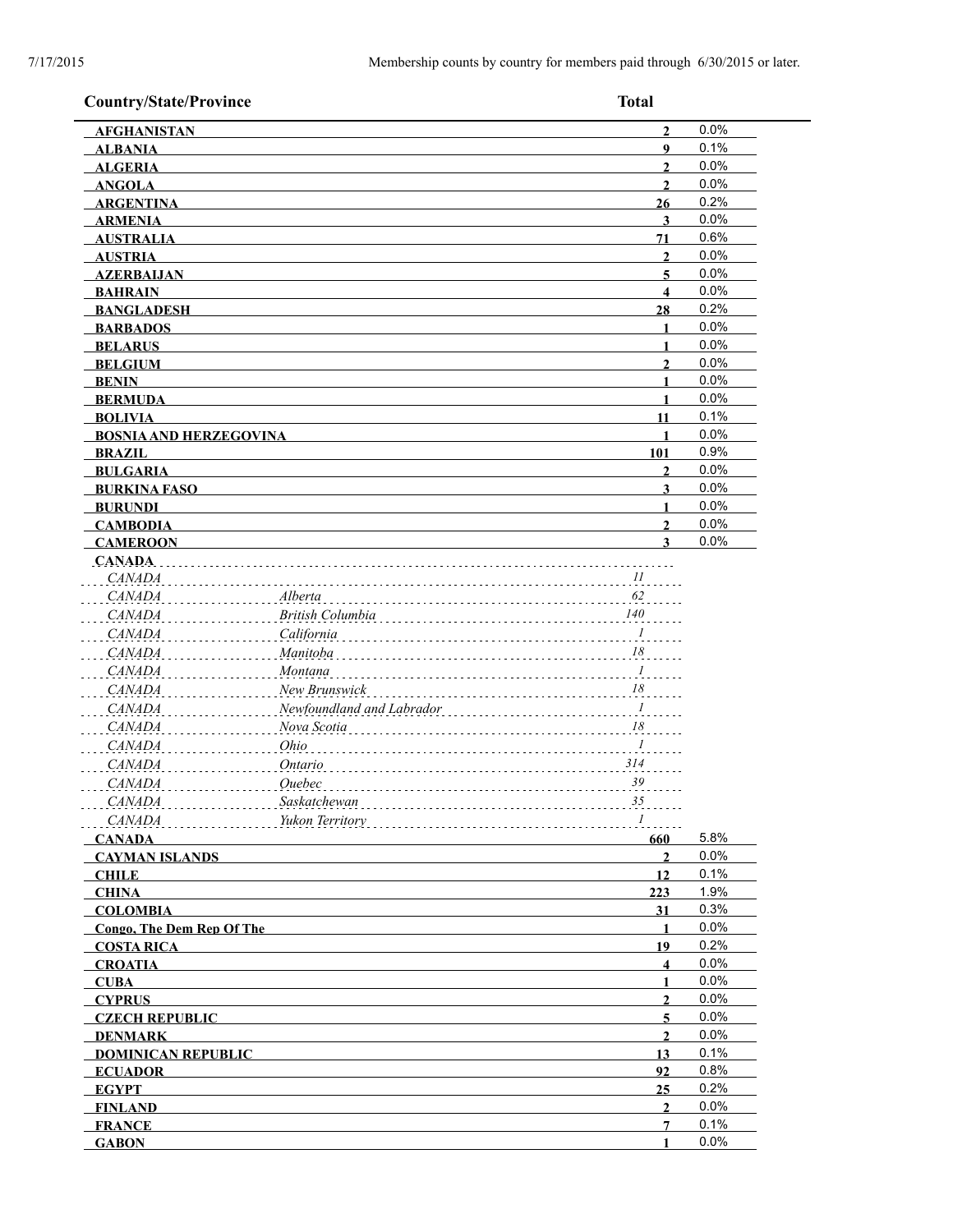| <b>GEORGIA</b>                  | 7                       | 0.1%    |
|---------------------------------|-------------------------|---------|
| <b>GERMANY</b>                  | 20                      | 0.2%    |
| <b>GHANA</b>                    | 1                       | 0.0%    |
| <b>GREECE</b>                   | 7                       | 0.1%    |
| <b>GRENADA</b>                  | $\overline{\mathbf{3}}$ | 0.0%    |
| <b>GUAM</b>                     | $\overline{2}$          | 0.0%    |
| <b>GUATEMALA</b>                | 9                       | 0.1%    |
| HAITI                           | 18                      | 0.2%    |
| <b>HONDURAS</b>                 | $\mathbf{3}$            | 0.0%    |
| <b>HONG KONG</b>                | 21                      | 0.2%    |
| <b>HONG KONG SAR CHINA</b>      | 16                      | 0.1%    |
| HUNGARY                         | $\overline{2}$          | 0.0%    |
| <b>ICELAND</b>                  | $\mathbf{1}$            | 0.0%    |
| <b>INDIA</b>                    | 75                      | 0.7%    |
| <b>INDONESIA</b>                | 12                      | 0.1%    |
| IRAN                            | $\overline{5}$          | 0.0%    |
| <b>IRAO</b>                     | 6                       | 0.1%    |
| <b>IRELAND</b>                  | $\mathbf{2}$            | 0.0%    |
| <b>ISRAEL</b>                   | 16                      | 0.1%    |
| <b>ITALY</b>                    | 16                      | 0.1%    |
| <b>JAMAICA</b>                  | $\overline{2}$          | 0.0%    |
| JAPAN                           | 387                     | 3.4%    |
| <b>JORDAN</b>                   | 3                       | 0.0%    |
| <b>KAZAKHSTAN</b>               | $\overline{\mathbf{4}}$ | 0.0%    |
| KENYA                           | $\mathbf{1}$            | 0.0%    |
| <b>Korea, Dem People's Rep</b>  | $\mathbf{1}$            | 0.0%    |
| <b>Korea, Rebublic Of</b>       | 9                       | 0.1%    |
| <b>KOREA, REPUBLIC OF</b>       | 14                      | 0.1%    |
| <b>KOSOVO (UNMIK)</b>           | 3                       | 0.0%    |
| <b>KUWAIT</b>                   | 11                      | 0.1%    |
| <b>KYRGYZSTAN</b>               | $\mathbf{2}$            | 0.0%    |
| LATVIA                          | 1                       | 0.0%    |
| <b>LEBANON</b>                  | 9                       | 0.1%    |
| LIBYAN ARAB JAMAHIRIYA          | 1                       | 0.0%    |
| <b>LITHUANIA</b>                | $\mathbf{1}$            | $0.0\%$ |
| <b>MACAO</b>                    | 8                       | 0.1%    |
| <b>MADAGASCAR</b>               | $\overline{\mathbf{4}}$ | 0.0%    |
| <b>MALAYSIA</b>                 | 26                      | 0.2%    |
| <b>MALDIVES</b>                 | 1                       | 0.0%    |
| <b>MALI</b>                     | $\overline{2}$          | 0.0%    |
| <b>MARSHALL ISLANDS</b>         | $\mathbf{2}$            | 0.0%    |
| <b>MARTINIOUE</b>               | $\mathbf{2}$            | $0.0\%$ |
| <b>MAURITANIA</b>               | 10                      | 0.1%    |
| <b>MAURITIUS</b>                | 1                       | 0.0%    |
| <b>MEXICO</b>                   | 102                     | 0.9%    |
| <b>MOLDOVA, REPUBLIC OF</b>     | 3                       | 0.0%    |
| <b>MONGOLIA</b>                 | 28                      | 0.2%    |
| <b>MOROCCO</b>                  | 26                      | 0.2%    |
| <b>MOZAMBIQUE</b>               | 1                       | 0.0%    |
| <b>MYANMAR</b>                  | $\mathbf{2}$            | 0.0%    |
| NEPAL                           | 13                      | 0.1%    |
| <b>NETHERLANDS</b>              | $\mathbf{2}$            | 0.0%    |
| <b>NEW CALEDONIA</b>            | 1                       | 0.0%    |
| <b>NEW ZEALAND</b>              | 15                      | 0.1%    |
| <b>NICARAGUA</b>                | 2                       | 0.0%    |
| <b>NIGER</b>                    | 1                       | 0.0%    |
| <b>NIGERIA</b>                  | 19                      | 0.2%    |
| <b>NORTHERN MARIANA ISLANDS</b> | 1                       | 0.0%    |
| <b>NORWAY</b>                   | $\mathbf{3}$            | $0.0\%$ |
| <b>OMAN</b>                     | 5                       | 0.0%    |
| <b>PAKISTAN</b>                 | 23                      | 0.2%    |
|                                 |                         |         |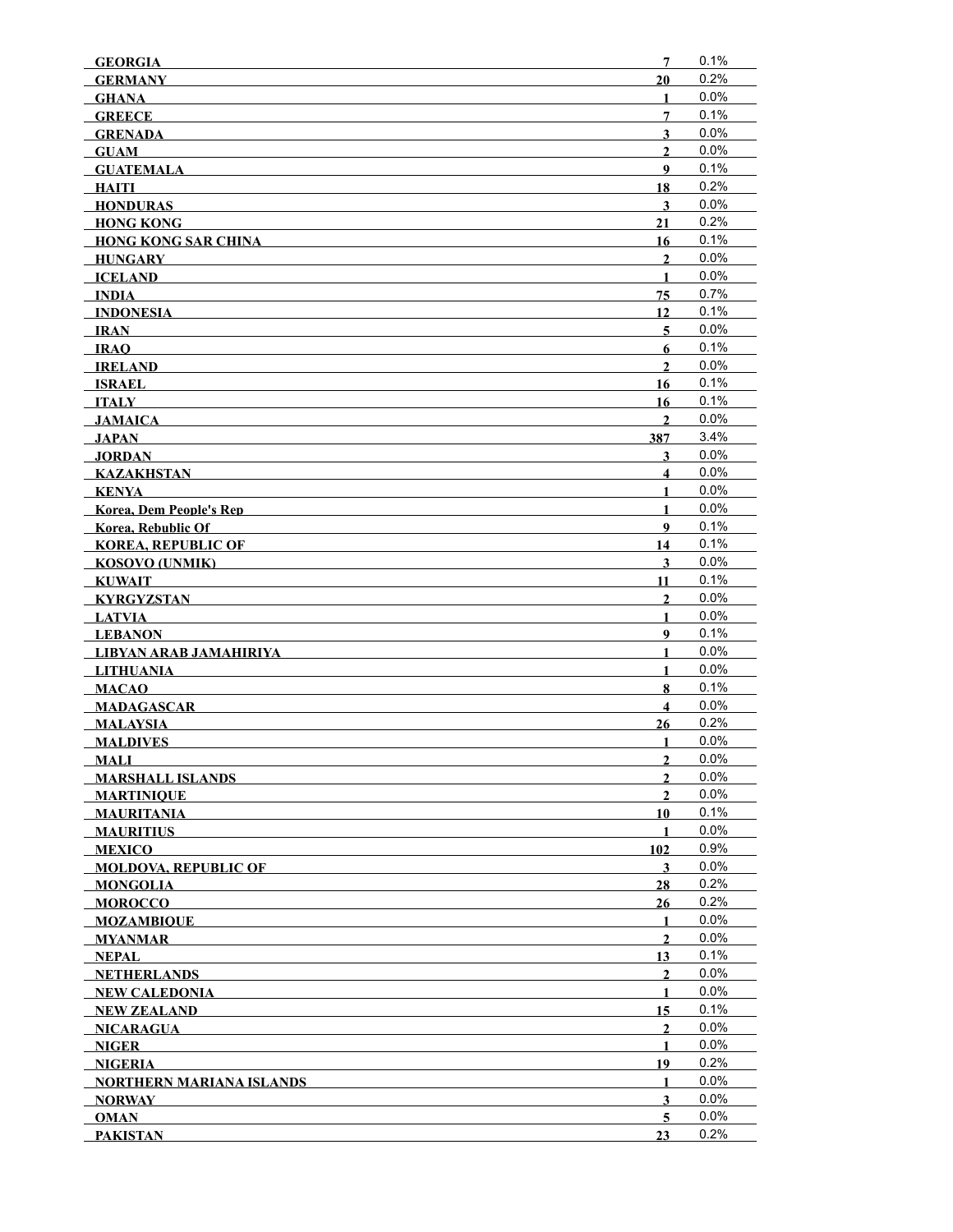| $\mathbf{2}$     | 0.0%                                                                                                                                                                                                                                                                                                                     |
|------------------|--------------------------------------------------------------------------------------------------------------------------------------------------------------------------------------------------------------------------------------------------------------------------------------------------------------------------|
| 16               | 0.1%                                                                                                                                                                                                                                                                                                                     |
| $\overline{2}$   | 0.0%                                                                                                                                                                                                                                                                                                                     |
| $\boldsymbol{9}$ | 0.1%                                                                                                                                                                                                                                                                                                                     |
| 63               | 0.6%                                                                                                                                                                                                                                                                                                                     |
| 19               | 0.2%                                                                                                                                                                                                                                                                                                                     |
| 11               | 0.1%                                                                                                                                                                                                                                                                                                                     |
| $\mathbf{2}$     | 0.0%                                                                                                                                                                                                                                                                                                                     |
| 16               | 0.1%                                                                                                                                                                                                                                                                                                                     |
| 35               | 0.3%                                                                                                                                                                                                                                                                                                                     |
| $\mathbf{1}$     | 0.0%                                                                                                                                                                                                                                                                                                                     |
| 9                | 0.1%                                                                                                                                                                                                                                                                                                                     |
| 10               | 0.1%                                                                                                                                                                                                                                                                                                                     |
| $\overline{2}$   | 0.0%                                                                                                                                                                                                                                                                                                                     |
| 43               | 0.4%                                                                                                                                                                                                                                                                                                                     |
| 1                | 0.0%                                                                                                                                                                                                                                                                                                                     |
|                  | 0.0%                                                                                                                                                                                                                                                                                                                     |
| 1                | 0.0%                                                                                                                                                                                                                                                                                                                     |
|                  | 0.1%                                                                                                                                                                                                                                                                                                                     |
| 4                | 0.0%                                                                                                                                                                                                                                                                                                                     |
|                  | 0.0%                                                                                                                                                                                                                                                                                                                     |
|                  | 0.1%                                                                                                                                                                                                                                                                                                                     |
|                  | 0.2%                                                                                                                                                                                                                                                                                                                     |
|                  | 0.1%                                                                                                                                                                                                                                                                                                                     |
|                  | 0.0%                                                                                                                                                                                                                                                                                                                     |
|                  | 0.0%                                                                                                                                                                                                                                                                                                                     |
|                  | 0.0%                                                                                                                                                                                                                                                                                                                     |
|                  |                                                                                                                                                                                                                                                                                                                          |
|                  | 0.0%                                                                                                                                                                                                                                                                                                                     |
|                  | 0.1%                                                                                                                                                                                                                                                                                                                     |
|                  | 0.0%                                                                                                                                                                                                                                                                                                                     |
|                  | 0.0%                                                                                                                                                                                                                                                                                                                     |
|                  | 0.2%                                                                                                                                                                                                                                                                                                                     |
|                  | 0.1%                                                                                                                                                                                                                                                                                                                     |
|                  | 0.0%                                                                                                                                                                                                                                                                                                                     |
|                  | 0.0%                                                                                                                                                                                                                                                                                                                     |
|                  | 0.5%                                                                                                                                                                                                                                                                                                                     |
|                  | 0.0%                                                                                                                                                                                                                                                                                                                     |
|                  | 0.1%                                                                                                                                                                                                                                                                                                                     |
|                  | 0.5%                                                                                                                                                                                                                                                                                                                     |
| 1                | 0.0%                                                                                                                                                                                                                                                                                                                     |
| 6                | 0.1%                                                                                                                                                                                                                                                                                                                     |
| 49               | 0.4%                                                                                                                                                                                                                                                                                                                     |
| 48               | 0.4%                                                                                                                                                                                                                                                                                                                     |
| 8                | 0.1%                                                                                                                                                                                                                                                                                                                     |
| 246              | 2.1%                                                                                                                                                                                                                                                                                                                     |
| 10               | 0.1%                                                                                                                                                                                                                                                                                                                     |
|                  |                                                                                                                                                                                                                                                                                                                          |
| 50               |                                                                                                                                                                                                                                                                                                                          |
| 69               |                                                                                                                                                                                                                                                                                                                          |
| 13               |                                                                                                                                                                                                                                                                                                                          |
|                  |                                                                                                                                                                                                                                                                                                                          |
| 6                |                                                                                                                                                                                                                                                                                                                          |
|                  |                                                                                                                                                                                                                                                                                                                          |
|                  |                                                                                                                                                                                                                                                                                                                          |
|                  |                                                                                                                                                                                                                                                                                                                          |
|                  |                                                                                                                                                                                                                                                                                                                          |
|                  |                                                                                                                                                                                                                                                                                                                          |
|                  |                                                                                                                                                                                                                                                                                                                          |
|                  |                                                                                                                                                                                                                                                                                                                          |
| 156              |                                                                                                                                                                                                                                                                                                                          |
| 122              |                                                                                                                                                                                                                                                                                                                          |
| 56               |                                                                                                                                                                                                                                                                                                                          |
|                  | $\mathbf{2}$<br>6<br>$\mathbf{2}$<br>$6\phantom{1}$<br>25<br>10<br>$\mathbf{1}$<br>$\overline{2}$<br>1<br>1<br>7<br>$\overline{\mathbf{4}}$<br>1<br>20<br>14<br>$\overline{2}$<br>$\mathbf{1}$<br>60<br>1<br>12<br>52<br>$\ldots$ <sup>1</sup><br>183<br>74<br>$\frac{7}{2}$<br>$\frac{2}{2}$<br>$\boldsymbol{l}$<br>767 |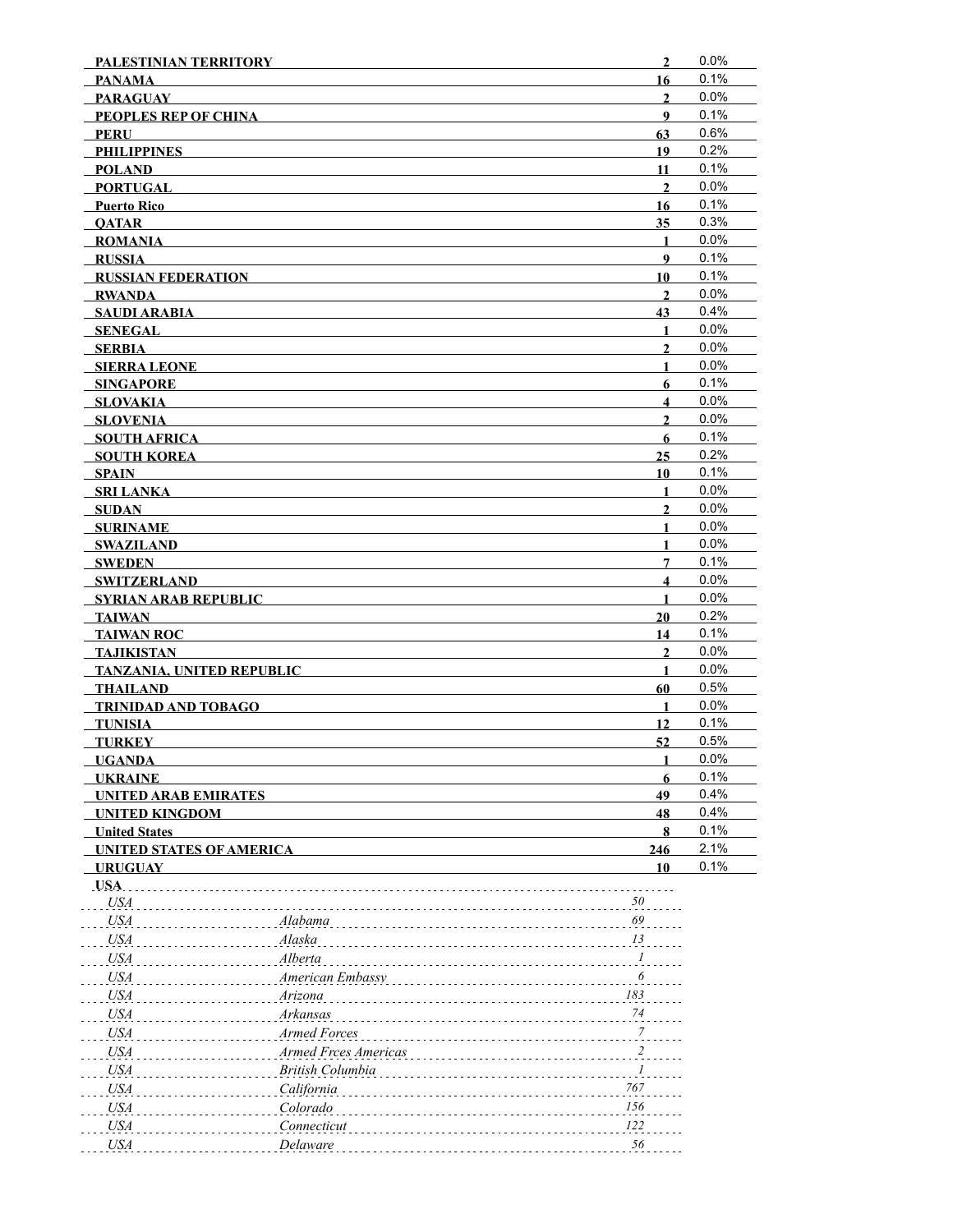| <b>USA</b>        | District of Columbia | 121                     |
|-------------------|----------------------|-------------------------|
| <b>USA</b>        | Florida              | 292                     |
| USA               | Georgia              | 156                     |
| <b>USA</b>        | Guam                 | $\overline{\mathbf{c}}$ |
| <b>USA</b>        | Hawaii               | $\frac{70}{10}$         |
| <b>USA</b>        | Idaho                | 53                      |
| <b>USA</b>        | Illinois             | 346                     |
| <b>USA</b>        | Indiana              | 158                     |
| <b>USA</b>        | Iowa                 | 99                      |
| <b>USA</b>        | Kansas               | 128                     |
| <b>USA</b>        | Kentucky             | 63                      |
| <b>USA</b>        | Lousiana             | 34                      |
| <b>USA</b>        | Maine                | 41                      |
| <b>USA</b>        | Maryland             | 253                     |
| <b>USA</b>        | Massachusetts        | 331                     |
| <b>USA</b>        | Michigan             | 270                     |
| <b>USA</b>        | Minnesota            | 129                     |
| <b>USA</b>        | Mississippi          | 42                      |
| <b>USA</b>        | Missouri             | 188                     |
| <b>USA</b>        | Montana              | 14                      |
| <b>USA</b>        | Nebraska             | $44$                    |
| <b>USA</b>        | Nevada               | 39                      |
| <b>USA</b>        | New Hampshire        | 68                      |
| <b>USA</b>        | New Jersey           | 234                     |
| <b>USA</b>        | New Mexico           | 49                      |
| <b>USA</b>        | New York             | 709                     |
| <b>USA</b>        | North Carolina       | 147                     |
| <b>USA</b>        | North Dakota         | 15                      |
| <b>USA</b>        | Ohio                 | 279                     |
| <b>USA</b>        | Oklahoma             | 55                      |
| <b>USA</b>        | <b>Ontario</b>       | $\mathfrak{Z}$          |
| <b>USA</b>        | Oregon               | 269                     |
| <b>USA</b>        | Pennsylvania         | 331                     |
| <b>USA</b>        | Puerto Rico          | 17                      |
| <b>USA</b>        | <b>Ouebec</b>        | $\mathcal{I}$           |
| <b>USA</b>        | Rhode Island         | 47                      |
| <b>USA</b>        | South Carolina       | 43                      |
| <b>USA</b>        | South Dakota         |                         |
| USA               | Tennessee            | 95                      |
| <b>USA</b>        | Texas                | 386                     |
| <b>USA</b>        | Utah                 | 81                      |
| <b>USA</b>        | Vermont              | 69                      |
| <b>USA</b>        | Virgin Islands       | $\mathcal{I}$           |
| <b>USA</b>        | Virginia             | 388                     |
| <b>USA</b>        | Washington           | 316                     |
| <b>USA</b>        | West Virginia        | 31                      |
| <b>USA</b>        | Wisconsin            | 141                     |
| <b>USA</b>        | Wyoming              | 10                      |
| <b>USA</b>        | Yukon Territory      | $\mathcal{I}$           |
| <b>USA</b>        |                      | 71.4%<br>8,173          |
| <b>UZBEKISTAN</b> |                      | 0.2%<br>21              |
| <b>VANUATU</b>    |                      | 0.0%<br>$\mathbf{1}$    |
| <b>VENEZUELA</b>  |                      | 0.2%<br>19              |
| <b>VIET NAM</b>   |                      | 0.0%<br>$\mathbf{3}$    |
| <b>VIETNAM</b>    |                      | 0.1%<br>$\bf{8}$        |
| <b>YEMEN</b>      |                      | 0.0%<br>$\overline{2}$  |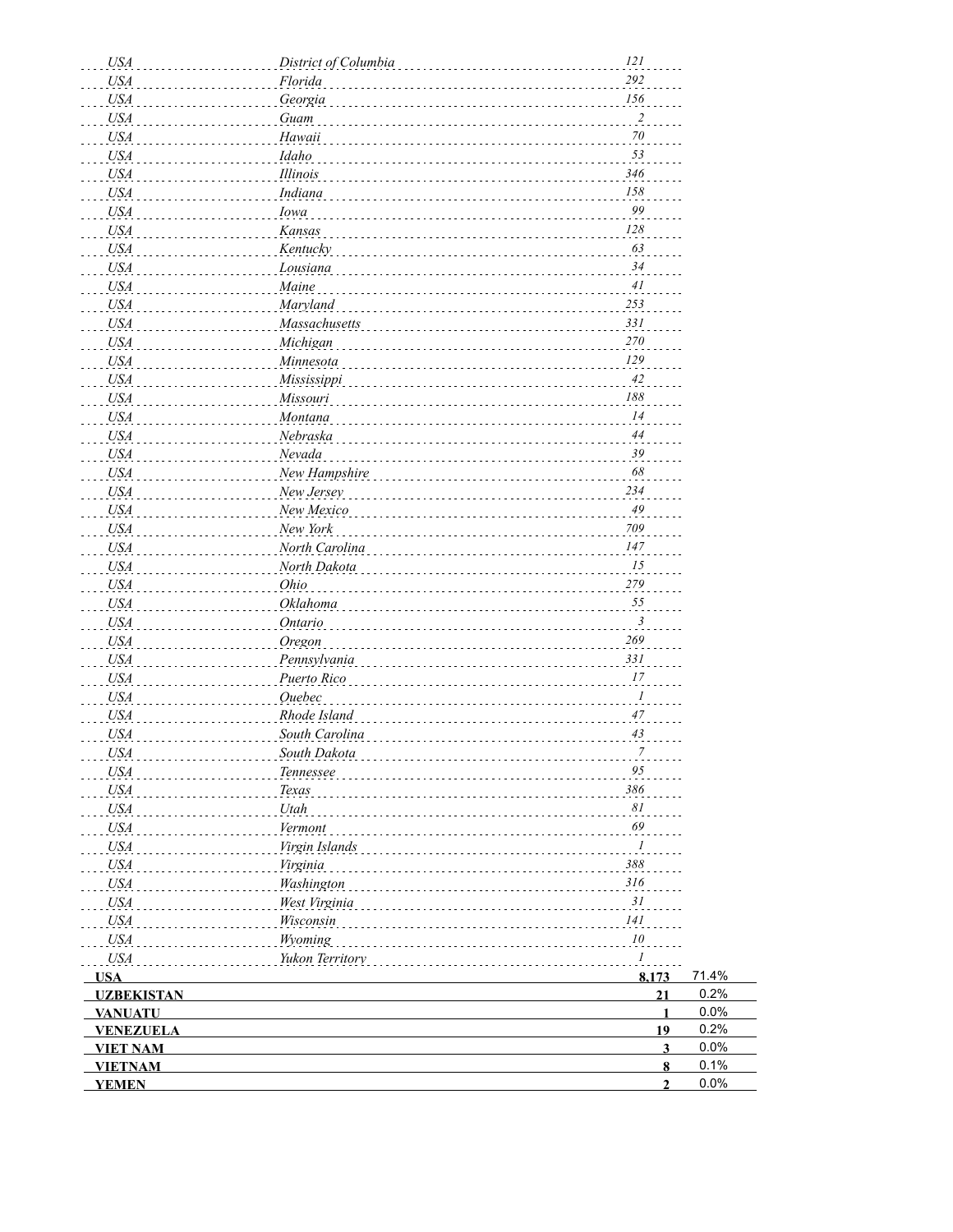**156** distinct countries represented.

02-geographic.rpt 6/30/2015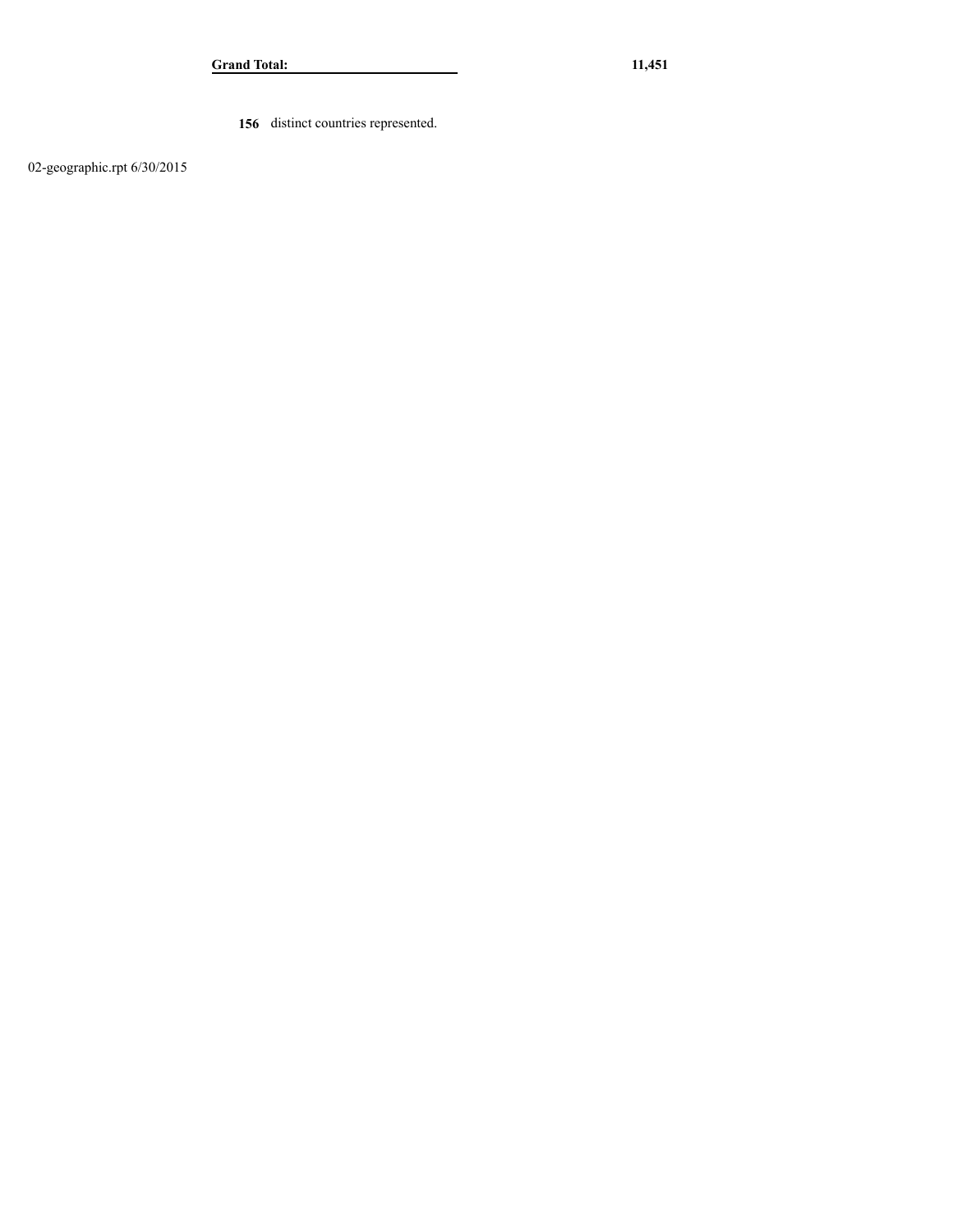



| <b>USA</b>               | 71.3%   |
|--------------------------|---------|
| CANADA                   | 5.7%    |
| JAPAN.                   | 3.4%    |
| UNITED STATES OF AMERICA | 2.3%    |
| $\blacksquare$ CHINA     | 1.9%    |
| <b>MEXICO</b>            | $0.9\%$ |
| <b>BRAZIL</b>            | 0.9%    |
| I ECUADOR                | $0.8\%$ |
| <b>INDIA</b>             | $0.7\%$ |
| AUSTRALIA                | $0.6\%$ |
| Others                   | 11.5%   |
| Total:                   | 100.0%  |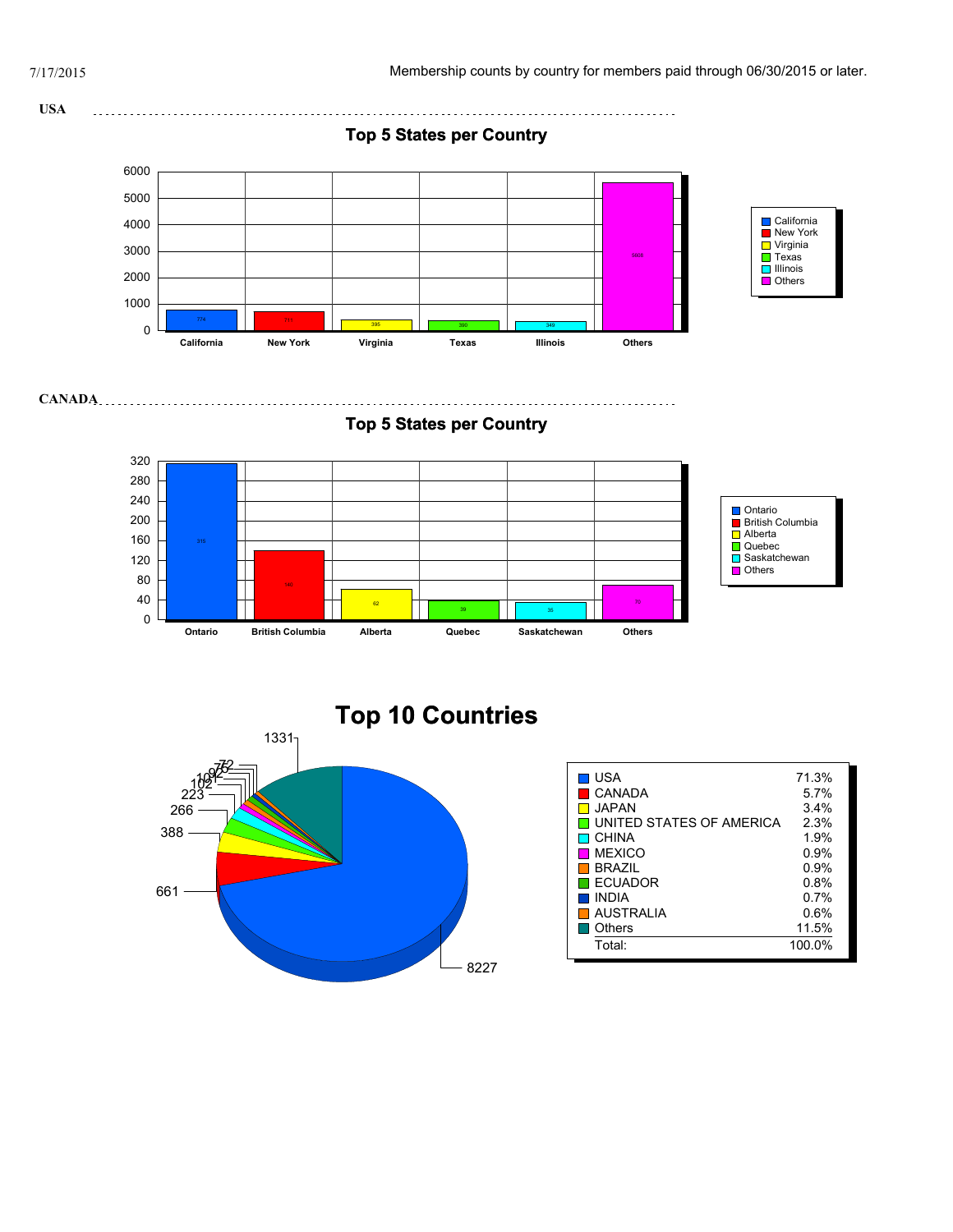#### 7/17/2015 **Basic statistics on Primary vs. other memberships in interest sections. For members paid through 6/30/2015 or later.**

|                                      |                           |        | Primary versus other |        |
|--------------------------------------|---------------------------|--------|----------------------|--------|
| No Primary Interest Section          | 6.8%                      | 2,185  | 2,172                | 13     |
| <b>Adult Education</b>               | 6.2%                      | 1.989  | 787                  | 1,202  |
| <b>Applied Linguistics</b>           | 5.9%                      | 1,892  | 501                  | 1,391  |
| <b>Bilingual Education</b>           | 3.0%                      | 983    | 192                  | 791    |
| Computer-Assisted Language Learning  | 5.2%                      | 1,685  | 362                  | 1,323  |
| <b>Elementary Education</b>          | 3.2%                      | 1,030  | 435                  | 595    |
| English as a Foreign Language        | 7.0%                      | 2.268  | 862                  | 1,406  |
| <b>English for Specific Purposes</b> | 4.5%                      | 1.437  | 250                  | 1,187  |
| <b>Higher Education</b>              | 6.3%                      | 2,043  | 678                  | 1,365  |
| Intercultural Communication          | 4.8%                      | 1,554  | 181                  | 1,373  |
| Intensive English Programs           | 6.4%                      | 2,054  | 786                  | 1,268  |
| International Teaching Assistants    | 2.0%                      | 631    | 92                   | 539    |
| <b>Materials Writers</b>             | 3.4%<br>.                 | 1,108  | 165                  | 943    |
| Nonnative English Speakers in TESOL  | 2.8%                      | 919    | 167                  | 752    |
| Program Administration               | 3.4%                      | 1,110  | 231                  | 879    |
| Refugee Concerns                     | 2.0%                      | 652    | 80                   | 572    |
| Second Language Writing              | 6.2%                      | 2,004  | 383                  | 1,621  |
| Speech, Pronunciation, and Listening | 5.3%                      | 1,717  | 238                  | 1,479  |
| Social Responsibility                | 2.1%                      | 677    | 92                   | 585    |
| Secondary Schools                    | 2.7%                      | 878    | 292                  | 586    |
| Teacher Education                    | 7.3%                      | 2,347  | 652                  | 1,695  |
| Video & Digital Media                | 3.5%                      | 1,129  | 81                   | 1,048  |
| 9,687 distinct members               | Total # of IS memberships | 32.292 | 9.679                | 22,613 |

The total count is the number of IS memberships total and may either be LESS or MORE than the actual number of individual members of TESOL. Due to open access to Interest Sections, these numbers may fluctuate considerably each month. For instance, one member may have selected four interest sections, while some members may belong to none.



## **Interest Sections**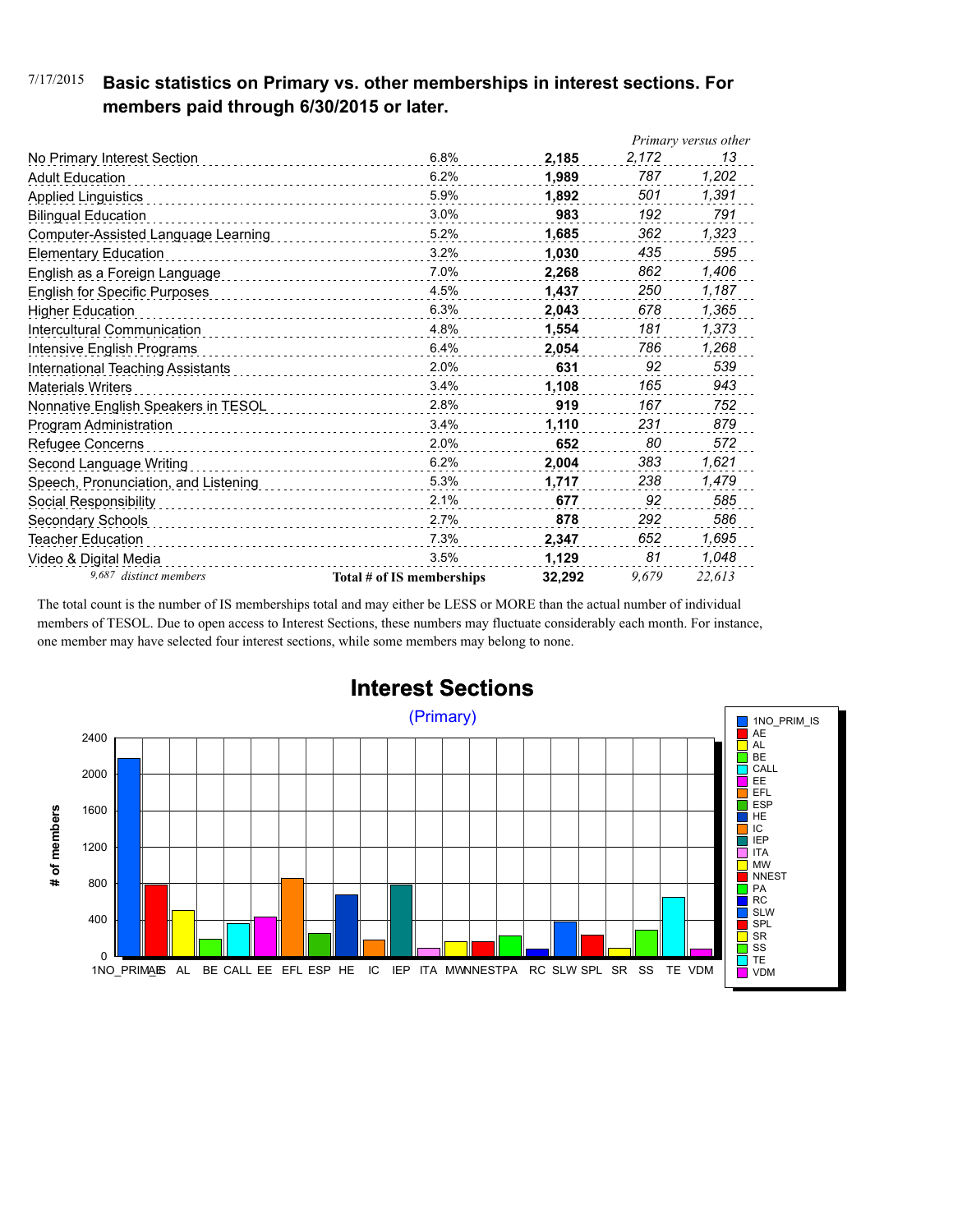#### **Basic Statistics on Area of Work (Members paid through >= 6/30/2015)**

|                             |           | 1,697  | 15.1% |  |
|-----------------------------|-----------|--------|-------|--|
| <b>Adult Education</b>      | AE        | 2.298  | 20.4% |  |
| Community/2yr College       | $\bf CC$  | 660    | 5.9%  |  |
| <b>Elementary Education</b> | EЕ        | 807    | 7.2%  |  |
| Postsecondary Education     | <b>HE</b> | 3.479  | 30.9% |  |
| Mainstream                  | MN        | 138    | 1.2%  |  |
| Other                       | OТ        | 1.150  | 10.2% |  |
| Secondary Education         | SE        | 1.042  | 9.2%  |  |
|                             |           | 11,271 |       |  |

Only members who selected an area of work are included on this report. Other members may not have responded to this question and are excluded from the count.

# AE -CC<br>-EE  $HE$  and  $E$  is a set of  $E$  is a set of  $E$  is a set of  $E$  is a set of  $E$  is a set of  $E$  is a set of  $E$  is a set of  $E$  is a set of  $E$  is a set of  $E$  is a set of  $E$  is a set of  $E$  is a set of  $E$  is a set of  $E$  i MN OT SE



*(Blanks indicate no response)*

### **Areas of Work**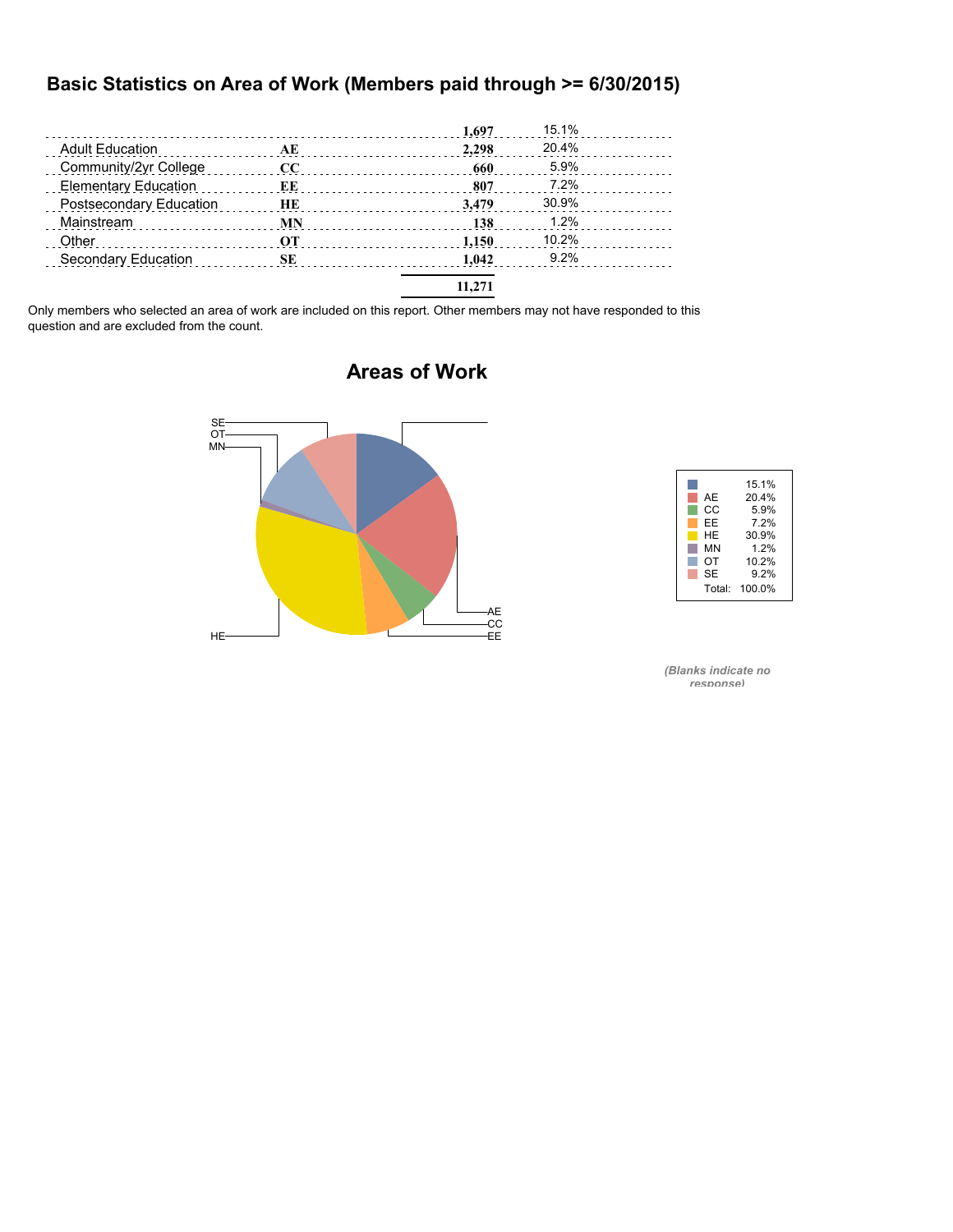## **Statistics on Areas of Interest (Members paid through >= 6/30/2015)**

| <b>CODE</b>          | <b>DESCRIPTION</b>                             | TOTAL* | % of TOTAL* |
|----------------------|------------------------------------------------|--------|-------------|
| TE                   | Teacher education                              | 1,733  | 5%          |
| <b>CURRICULUM</b>    | Materials development/Curriculum               | 1,693  | 4%          |
| EFL                  | English as a foreign language                  | 1,608  | 4%          |
| <b>SLA</b>           | Second language acquisition                    | 1,577  | 4%          |
| AL                   | Applied linguistics                            | 1,513  | 4%          |
| <b>WRITING</b>       | Writing/composition                            | 1,459  | 4%          |
| HE                   | Higher education                               | 1,455  | 4%          |
| IEP                  | Intensive English programs                     | 1,428  | 4%          |
| CALL                 | Technology in education                        | 1,426  | 4%          |
| IС                   | Multiculturalism/intercultural communications  | 1,414  | 4%          |
| AE                   | Adult education                                | 1,356  | 4%          |
| <b>PROFDEV</b>       | Professional development                       | 1,305  | 3%          |
| <b>CONTENT</b>       | Content-based instruction                      | 1,260  | 3%          |
| <b>READING</b>       | Reading/literacy                               | 1,162  | 3%          |
| SP                   | Speaking/pronunciation                         | 1,159  | 3%          |
| <b>GRAMMAR</b>       | Grammar                                        | 1,116  | 3%          |
| <b>ASSESS</b>        | Assessment/testing                             | 1,105  | 3%          |
| <b>ESP</b>           | English for specific purposes                  | 1,029  | 3%          |
| <b>RS</b>            | Research                                       | 968    | 3%          |
| <b>DISTANCE</b>      | Distance learning/Online Education             | 774    | 2%          |
| PA                   | Program administration                         | 770    | 2%          |
| <b>VOCAB</b>         | Vocabulary/Lexicon                             | 758    | 2%          |
| <b>BE</b>            | <b>Bilingual education</b>                     | 734    | 2%          |
| <b>SOCIAL</b>        | Social/global/political concerns               | 648    | 2%          |
| <b>ISKILL</b>        | <b>Integrated Skills</b>                       | 643    | 2%          |
| <b>WORKPLACE</b>     | Workplace English instruction/Business English | 643    | 2%          |
| <b>LISTEN</b>        | Listening                                      | 623    | 2%          |
| VI                   | Video and digital media                        | 604    | 2%          |
| EE                   | Elementary/primary education                   | 586    | 2%          |
| SS                   | Secondary education                            | 566    | 1%          |
| <b>COMMCOLL</b>      | Community college/technical ed                 | 486    | 1%          |
| <b>RC</b>            | Refugee concerns                               | 423    | 1%          |
| <b>LINGUISTICS</b>   | <b>Theoretical Linguistics</b>                 | 422    | 1%          |
| <b>STANDARDS</b>     | Standards                                      | 422    | 1%          |
| ita                  | International teaching assistants              | 405    | 1%          |
| LIT                  | Literature                                     | 386    | 1%          |
| <b>FAMILY</b>        | Community/family outreach                      | 323    | 1%          |
| <b>NNES</b>          | <b>NNES/NES issues</b>                         | 304    | 1%          |
| <b>EMPLOYMENT</b>    | Employment issues/Certification                | 295    | 1%          |
| <b>LDSN</b>          | Learning Disorders/Special Needs               | 269    | 1%          |
| <b>ACCRED</b>        | Accreditation                                  | 261    | 1%          |
| PUBLICPOLICY         | Public policy                                  | 253    | 1%          |
| <b>MAINSTREAMING</b> | Mainstreaming                                  | 231    | 1%          |
| <b>ARTS</b>          | Arts/Media/Science/Math/Social Science         | 178    | 0%          |
| <b>STYLISTICS</b>    | <b>Stylistics</b>                              | 79     | 0%          |
|                      |                                                |        |             |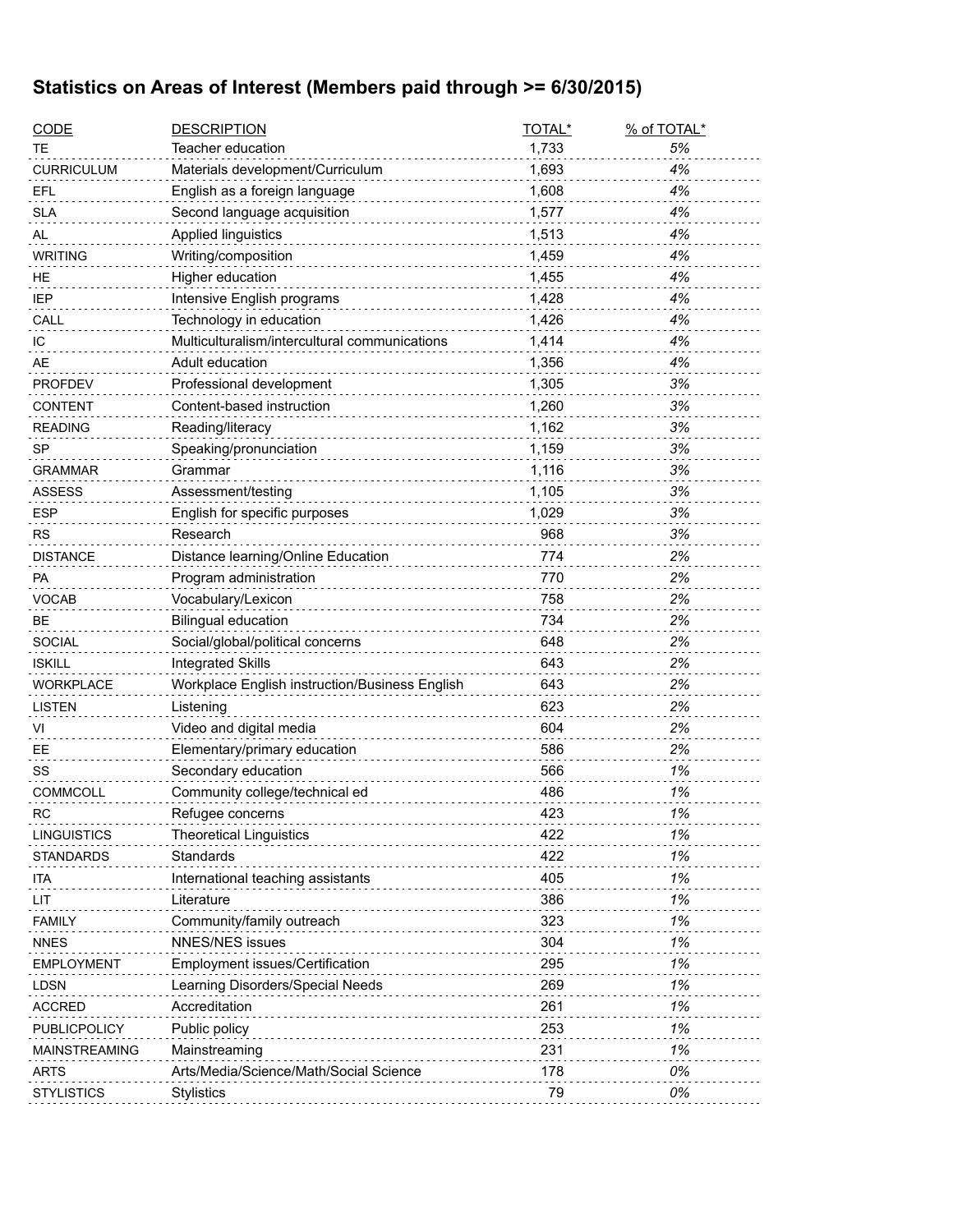Sorted in order of prevalence.

*\* Note: Members are encouraged to choose multiple areas of interest and some members do not choose* any *areas of interest. The total number of distinct members (4,801) represented in this report is less than the total number of active members as indicated elsewhere in this report.*

*Areas of interest are* separate *from official TESOL interest sections. Areas of interest represent distinct areas in which a member may be interested, rather than official entities in which a member is involved.*

*Areas of interest which have a very low count may be recent additions to the AOI list, or may reflect overall trends in membership.*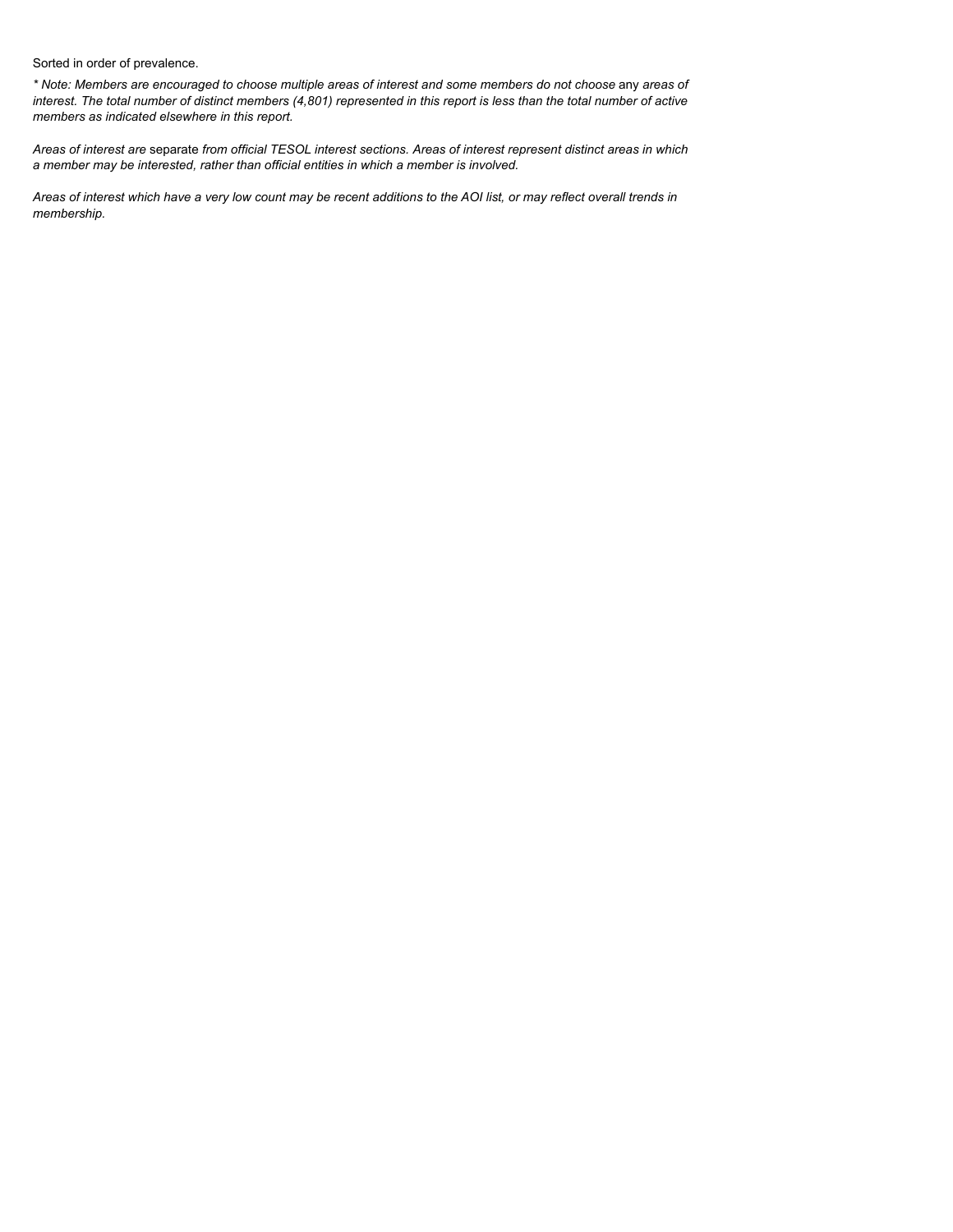## **Statistics on Areas of Expertise (Members paid through >= 6/30/2015)**

| <b>CODE</b>        | <b>DESCRIPTION</b>                                         | TOTAL*   | % of TOTAL* |
|--------------------|------------------------------------------------------------|----------|-------------|
| EFL                | English as a foreign language                              | 1,049    | 6%          |
| <b>CURRICULUM</b>  | Materials development/Curriculum                           | 941      | 5%          |
| AE                 | Adult education                                            | 870      | 5%          |
| <b>WRITING</b>     | Writing/composition                                        | 859      | 5%          |
| IEP                | Intensive English programs                                 | 844      | 5%          |
| TЕ                 | Teacher education                                          | 799      | 5%          |
| AL                 | Applied linguistics                                        | 789      | 5%          |
| HE                 | Higher education                                           | 761      | 4%          |
| <b>SLA</b>         | Second language acquisition                                | 676      | 4%          |
| <b>CONTENT</b>     | Content-based instruction                                  | 640      | 4%          |
| GRAMMAR            | Grammar                                                    | 616      | 4%          |
| ТC                 | Multiculturalism/intercultural communications              | 566      | 3%          |
| CALL               | Technology in education                                    | 507      | 3%          |
| <b>ESP</b>         | English for specific purposes                              | 504      | 3%          |
| <b>PROFDEV</b>     | Professional development                                   | 502      | 3%          |
| <b>SP</b>          | Speaking/pronunciation                                     | 482      | 3%          |
| <b>READING</b>     | Reading/literacy                                           | 470      | 3%          |
| <b>ASSESS</b>      | Assessment/testing                                         | 435      | 2%          |
| PA                 | Program administration                                     | 434      | 2%          |
| EЕ                 | Elementary/primary education                               | 379      | 2%          |
| <b>ISKILL</b>      | <b>Integrated Skills</b>                                   | 378      | 2%          |
| <b>DISTANCE</b>    | Distance learning/Online Education                         | 311      | 2%          |
| SS                 | Secondary education                                        | 291      | 2%          |
| <b>RS</b>          | Research                                                   | 284      | 2%          |
| BЕ                 | <b>Bilingual education</b>                                 | 282      | 2%          |
| <b>COMMCOLL</b>    | Community college/technical ed                             | 282      | 2%          |
| <b>WORKPLACE</b>   | Workplace English instruction/Business English             | 276      | 2%          |
| LISTEN             | Listening                                                  | 264      | 2%          |
| <b>VOCAB</b>       | Vocabulary/Lexicon                                         | 230      | 1%          |
| LIT                | Literature                                                 | 197      | 1%          |
| <b>SOCIAL</b>      | Social/global/political concerns                           | 169      | 1%          |
| VI                 | Video and digital media                                    | 145      | 1%          |
| ITA                | International teaching assistants                          | 135      | 1%          |
| <b>ACCRED</b>      | Accreditation                                              | 133      | 1%          |
| <b>NNES</b>        | <b>NNES/NES issues</b>                                     | 132      | 1%          |
| <b>FAMILY</b>      | Community/family outreach                                  | 101      | 1%          |
| <b>STANDARDS</b>   | Standards                                                  | 100      | 1%          |
|                    | Mainstreaming                                              | 96       | 1%          |
| MAINSTREAMING      | <b>Theoretical Linguistics</b>                             | 94       | 1%          |
| <b>LINGUISTICS</b> |                                                            | 92       | 1%          |
| RC                 | Refugee concerns<br>Arts/Media/Science/Math/Social Science |          |             |
| <b>ARTS</b>        |                                                            | 85       | 0%          |
| <b>LDSN</b>        | Learning Disorders/Special Needs                           | 77<br>74 | 0%          |
| <b>EMPLOYMENT</b>  | Employment issues/Certification                            |          | 0%          |
| PUBLICPOLICY       | Public policy                                              | 54       | 0%          |
| <b>STYLISTICS</b>  | <b>Stylistics</b>                                          | 21       | 0%          |